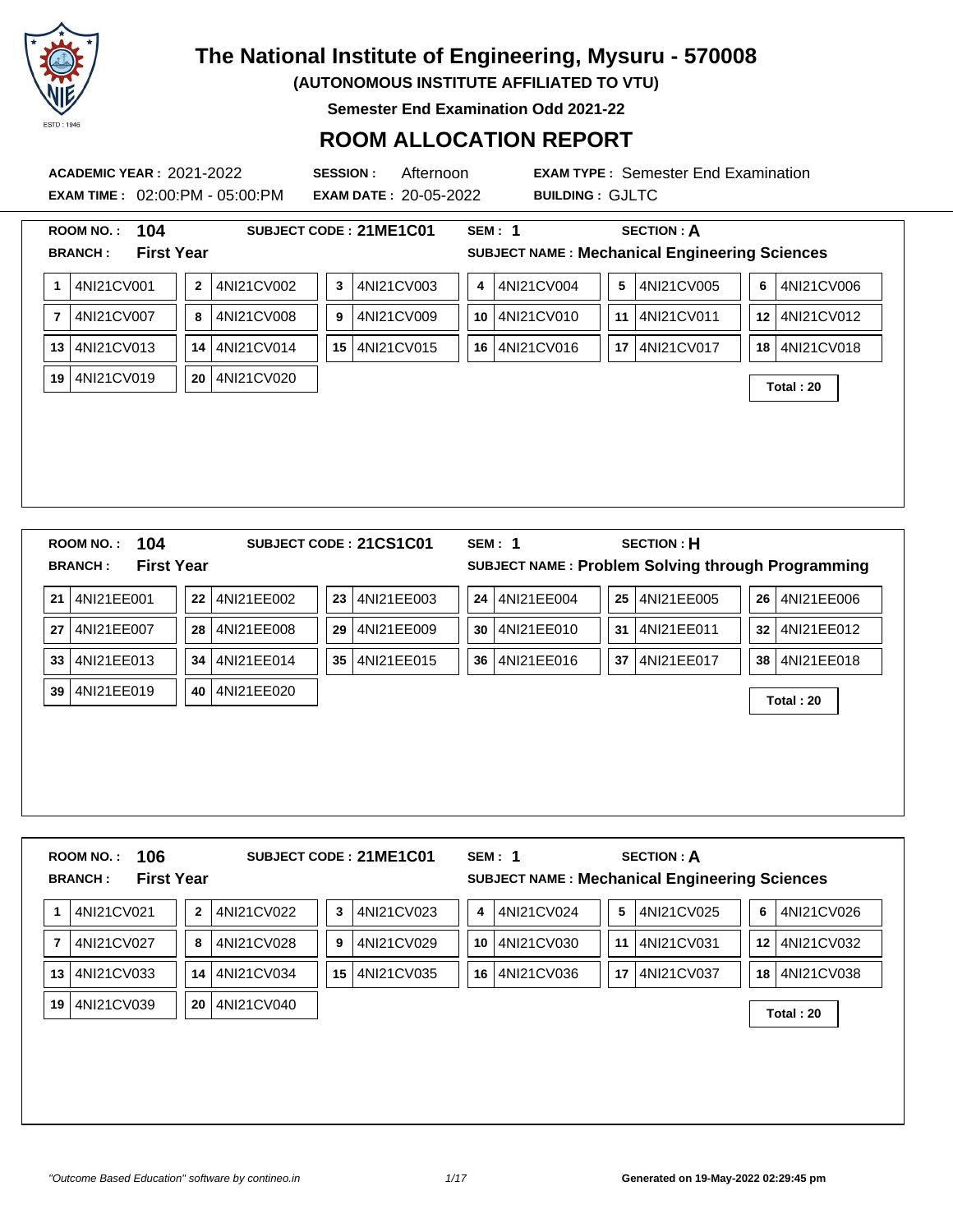

**(AUTONOMOUS INSTITUTE AFFILIATED TO VTU)**

**Semester End Examination Odd 2021-22**

#### **ROOM ALLOCATION REPORT**

**EXAM TIME :** 02:00:PM - 05:00:PM **EXAM DATE :** 20-05-2022 **BUILDING :** GJLTC

| 106<br>ROOM NO.:                                               |                            | SUBJECT CODE: 21CS1C01 | <b>SEM: 1</b>    | <b>SECTION: H</b>                                                         |                               |
|----------------------------------------------------------------|----------------------------|------------------------|------------------|---------------------------------------------------------------------------|-------------------------------|
| <b>First Year</b><br><b>BRANCH:</b>                            |                            |                        |                  | SUBJECT NAME: Problem Solving through Programming                         |                               |
| 4NI21EE021<br>21                                               | 22<br>4NI21EE022           | 23<br>4NI21EE023       | 4NI21EE024<br>24 | 4NI21EE025<br>25                                                          | 4NI21EE026<br>26              |
| 4NI21EE027<br>27                                               | 4NI21EE028<br>28           | 4NI21EE029<br>29       | 4NI21EE030<br>30 | 4NI21EE031<br>31                                                          | 4NI21EE032<br>32              |
| 4NI21EE033<br>33                                               | 4NI21EE034<br>34           | 4NI21EE035<br>35       | 4NI21EE036<br>36 | 4NI21EE037<br>37                                                          | 4NI21EE038<br>38 <sup>°</sup> |
| 4NI21EE039<br>39                                               | 4NI21EE040<br>40           |                        |                  |                                                                           | Total: 20                     |
|                                                                |                            |                        |                  |                                                                           |                               |
|                                                                |                            |                        |                  |                                                                           |                               |
|                                                                |                            |                        |                  |                                                                           |                               |
|                                                                |                            |                        |                  |                                                                           |                               |
|                                                                |                            |                        |                  |                                                                           |                               |
|                                                                |                            |                        |                  |                                                                           |                               |
| 107<br><b>ROOM NO.:</b><br><b>First Year</b><br><b>BRANCH:</b> |                            | SUBJECT CODE: 21ME1C01 | <b>SEM: 1</b>    | <b>SECTION: A</b><br><b>SUBJECT NAME: Mechanical Engineering Sciences</b> |                               |
| 4NI21CV041<br>1                                                | 4NI21CV042<br>$\mathbf{2}$ | 4NI21CV043<br>3        | 4NI21CV044<br>4  | 5<br>4NI21CV045                                                           | 4NI21CV046<br>6               |
| 4NI21CV047<br>$\overline{7}$                                   | 8<br>4NI21CV048            | 9<br>4NI21CV049        | 10<br>4NI21CV050 | 4NI21CV051<br>11                                                          | 4NI21CV055<br>12 <sup>1</sup> |
| 4NI21CV056<br>13                                               | 14 4NI21CV103              | 15<br>4NI21CV104       | 4NI21CV105<br>16 | 4NI21CV106<br>17                                                          |                               |
|                                                                |                            |                        |                  |                                                                           | Total: 17                     |

| 107<br><b>ROOM NO.:</b><br><b>First Year</b><br><b>BRANCH:</b> | SUBJECT CODE: 21ME1C01 |            | SEM: 1<br><b>SUBJECT NAME: Mechanical Engineering Sciences</b> | <b>SECTION: B</b> |          |
|----------------------------------------------------------------|------------------------|------------|----------------------------------------------------------------|-------------------|----------|
| 4NI21CV057<br>19<br>18                                         | 4NI21CV058<br>20       | 4NI21CV059 |                                                                |                   |          |
|                                                                |                        |            |                                                                |                   | Total: 3 |
|                                                                |                        |            |                                                                |                   |          |
|                                                                |                        |            |                                                                |                   |          |
|                                                                |                        |            |                                                                |                   |          |
|                                                                |                        |            |                                                                |                   |          |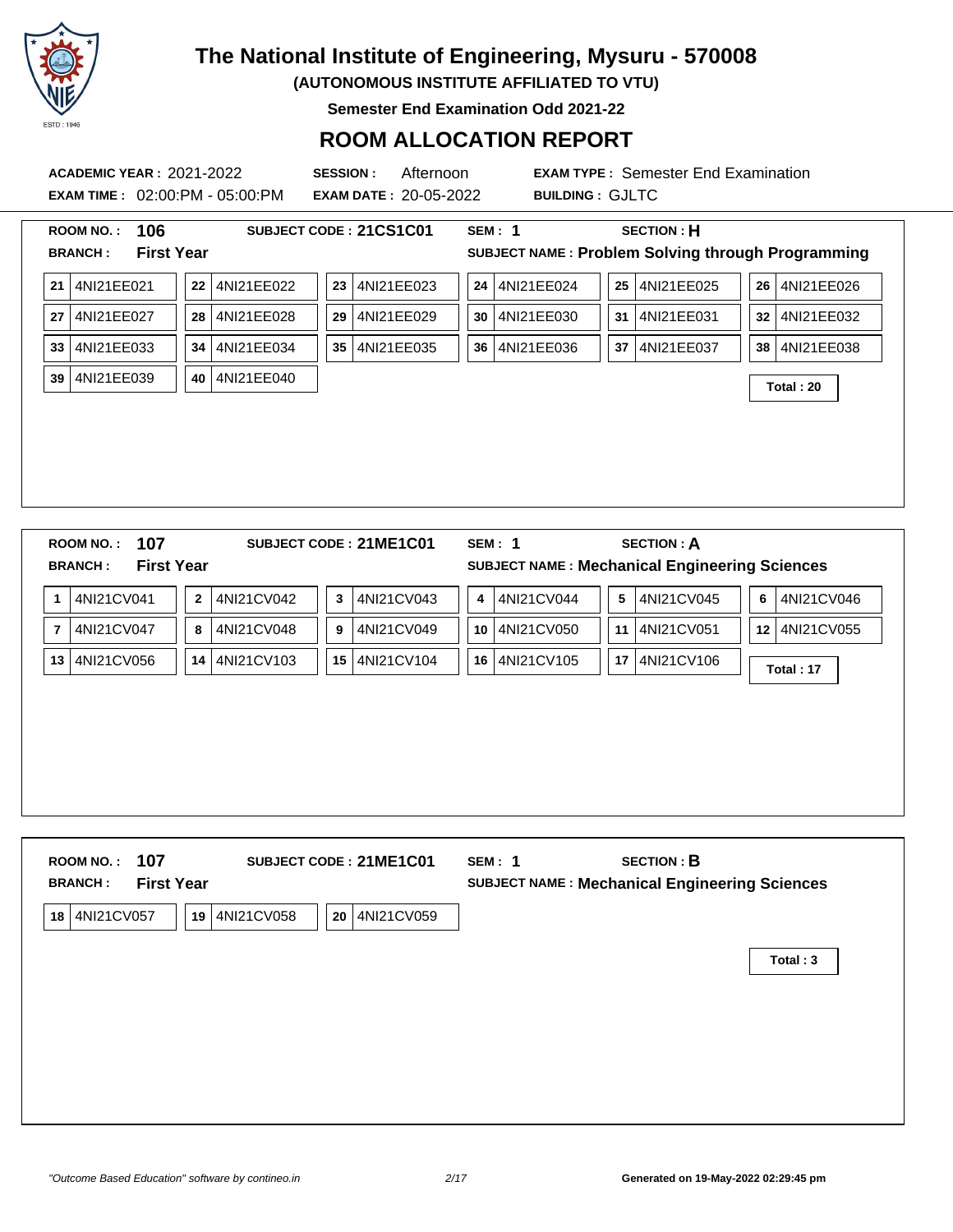

**(AUTONOMOUS INSTITUTE AFFILIATED TO VTU)**

**Semester End Examination Odd 2021-22**

### **ROOM ALLOCATION REPORT**

**ACADEMIC YEAR :** 2021-2022 **SESSION :** Afternoon **EXAM TYPE :** Semester End Examination **EXAM TIME :** 02:00:PM - 05:00:PM **EXAM DATE :** 20-05-2022 **BUILDING :** GJLTC **ROOM NO. : 107 SUBJECT CODE : 21CS1C01 SEM : 1 SECTION : H BRANCH : First Year SUBJECT NAME : Problem Solving through Programming 21** 4NI21EE041 **22** 4NI21EE042 **23** 4NI21EE043 **24** 4NI21EE044 **25** 4NI21EE045 **26** 4NI21EE046 **27** 4NI21EE047 **28** 4NI21EE048 **29** 4NI21EE049 **30** 4NI21EE050 **31** 4NI21EE051 **32** 4NI21EE052 **<sup>33</sup>** 4NI21EE053 **<sup>34</sup>** 4NI21EE054 **<sup>35</sup>** 4NI21EE055 **<sup>36</sup>** 4NI21EE056 **<sup>37</sup>** 4NI21EE057 **Total : 17 ROOM NO. : 107 SUBJECT CODE : 21CS1C01 SEM : 1 SECTION : I BRANCH : First Year SUBJECT NAME : Problem Solving through Programming 38** 4NI19EE092 **39** 4NI21EE058 **40** 4NI21EE059

**Total : 3**

|                | 110<br><b>ROOM NO.:</b><br><b>First Year</b><br><b>BRANCH:</b> |                |            |    | SUBJECT CODE: 21ME1C01 |    | SEM: 1     |    | <b>SECTION: B</b><br><b>SUBJECT NAME: Mechanical Engineering Sciences</b> |   |               |
|----------------|----------------------------------------------------------------|----------------|------------|----|------------------------|----|------------|----|---------------------------------------------------------------------------|---|---------------|
| 1              | 4NI21CV060                                                     | $\overline{2}$ | 4NI21CV061 | 3  | 4NI21CV062             | 4  | 4NI21CV063 | 5  | 4NI21CV064                                                                | 6 | 4NI21CV065    |
| $\overline{7}$ | 4NI21CV066                                                     | 8              | 4NI21CV067 | 9  | 4NI21CV068             | 10 | 4NI21CV069 |    | 11 4NI21CV070                                                             |   | 12 4NI21CV071 |
| 13             | 4NI21CV072                                                     | 14             | 4NI21CV073 | 15 | 4NI21CV074             | 16 | 4NI21CV075 | 17 | 4NI21CV076                                                                |   | 18 4NI21CV077 |
| 19             | 4NI21CV078                                                     | 20             | 4NI21CV079 |    |                        |    |            |    |                                                                           |   | Total: 20     |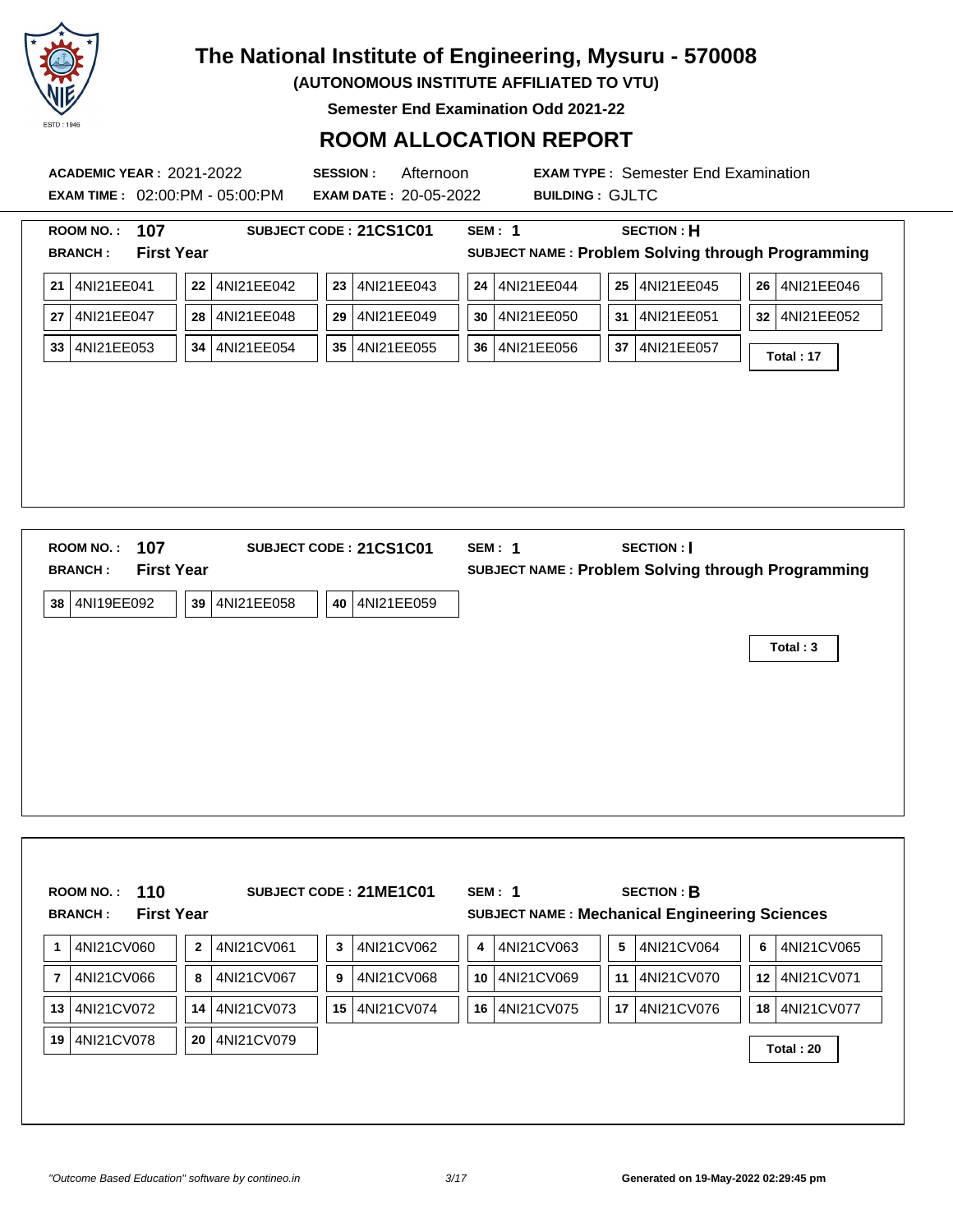

**(AUTONOMOUS INSTITUTE AFFILIATED TO VTU)**

**Semester End Examination Odd 2021-22**

#### **ROOM ALLOCATION REPORT**

**EXAM TIME :** 02:00:PM - 05:00:PM **EXAM DATE :** 20-05-2022 **BUILDING :** GJLTC

|                | 110<br><b>ROOM NO.:</b>             |         |            |    | SUBJECT CODE: 21CS1C01 |    | <b>SEM: 1</b> |    | SECTION :                                            |    |               |
|----------------|-------------------------------------|---------|------------|----|------------------------|----|---------------|----|------------------------------------------------------|----|---------------|
|                | <b>First Year</b><br><b>BRANCH:</b> |         |            |    |                        |    |               |    | SUBJECT NAME: Problem Solving through Programming    |    |               |
| 21             | 4NI21EE060                          | 22      | 4NI21EE061 | 23 | 4NI21EE062             | 24 | 4NI21EE063    | 25 | 4NI21EE064                                           | 26 | 4NI21EE065    |
| 27             | 4NI21EE066                          | 28      | 4NI21EE067 | 29 | 4NI21EE068             | 30 | 4NI21EE069    | 31 | 4NI21EE070                                           | 32 | 4NI21EE071    |
| 33             | 4NI21EE072                          | 34      | 4NI21EE073 | 35 | 4NI21EE074             | 36 | 4NI21EE075    | 37 | 4NI21EE076                                           | 38 | 4NI21EE077    |
| 39             | 4NI21EE078                          | 40      | 4NI21EE079 |    |                        |    |               |    |                                                      |    | Total: 20     |
|                |                                     |         |            |    |                        |    |               |    |                                                      |    |               |
|                |                                     |         |            |    |                        |    |               |    |                                                      |    |               |
|                |                                     |         |            |    |                        |    |               |    |                                                      |    |               |
|                |                                     |         |            |    |                        |    |               |    |                                                      |    |               |
|                |                                     |         |            |    |                        |    |               |    |                                                      |    |               |
|                |                                     |         |            |    |                        |    |               |    |                                                      |    |               |
|                | 204<br><b>ROOM NO.:</b>             |         |            |    | SUBJECT CODE: 21ME1C01 |    | <b>SEM: 1</b> |    | <b>SECTION: B</b>                                    |    |               |
|                | <b>First Year</b><br><b>BRANCH:</b> |         |            |    |                        |    |               |    | <b>SUBJECT NAME: Mechanical Engineering Sciences</b> |    |               |
| 1              | 4NI21CV080                          | $\bf 2$ | 4NI21CV081 | 3  | 4NI21CV082             | 4  | 4NI21CV083    | 5  | 4NI21CV084                                           | 6  | 4NI21CV085    |
| $\overline{7}$ | 4NI21CV086                          | 8       | 4NI21CV087 | 9  | 4NI21CV088             | 10 | 4NI21CV089    | 11 | 4NI21CV090                                           | 12 | 4NI21CV091    |
| 13             | 4NI21CV092                          | 14      | 4NI21CV093 | 15 | 4NI21CV094             | 16 | 4NI21CV095    | 17 | 4NI21CV096                                           |    | 18 4NI21CV097 |
| 19             | 4NI21CV098                          | 20      | 4NI21CV099 |    |                        |    |               |    |                                                      |    | Total: 20     |
|                |                                     |         |            |    |                        |    |               |    |                                                      |    |               |
|                |                                     |         |            |    |                        |    |               |    |                                                      |    |               |
|                |                                     |         |            |    |                        |    |               |    |                                                      |    |               |

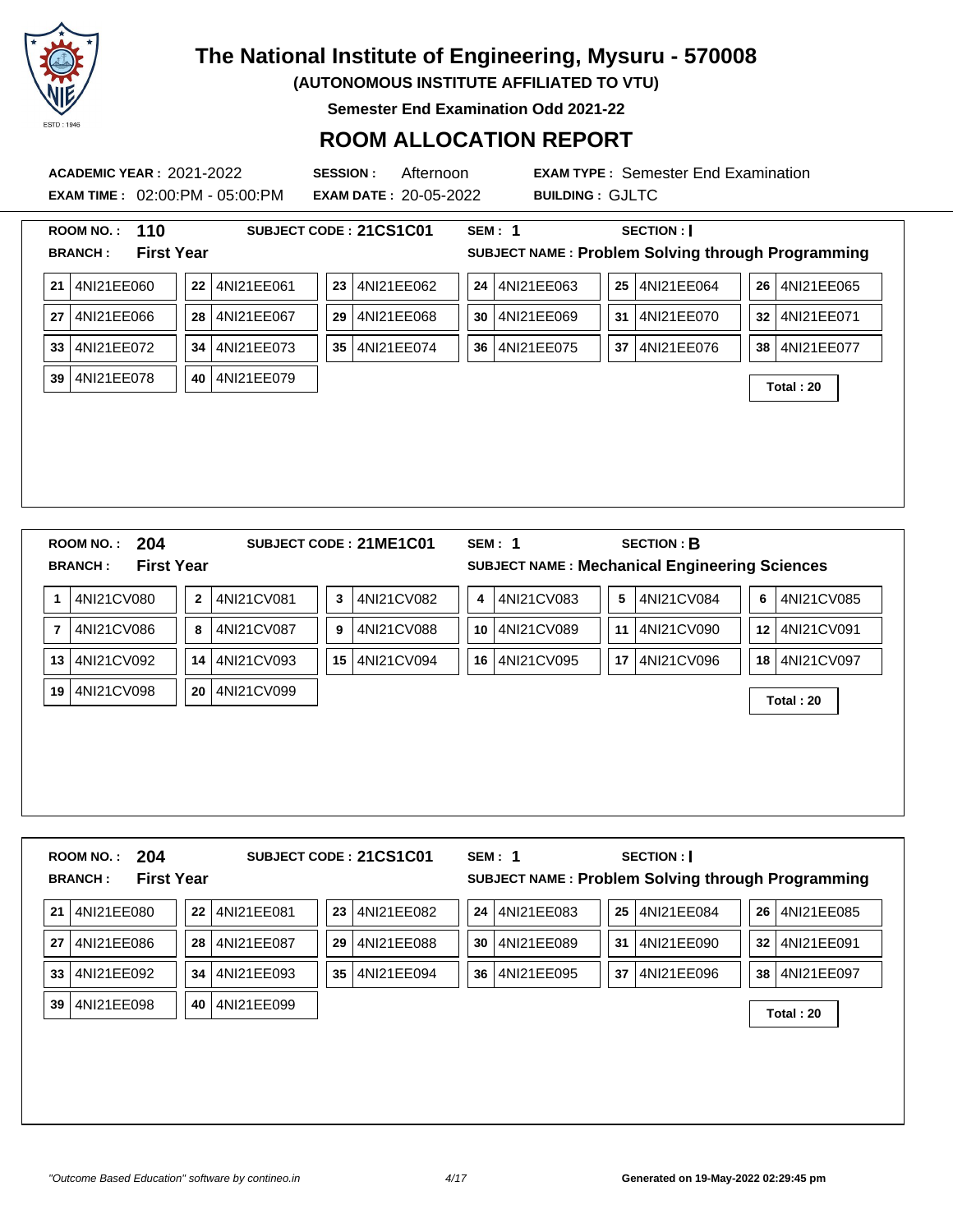

**(AUTONOMOUS INSTITUTE AFFILIATED TO VTU)**

**Semester End Examination Odd 2021-22**

#### **ROOM ALLOCATION REPORT**

| <b>ACADEMIC YEAR: 2021-2022</b><br><b>EXAM TIME: 02:00:PM - 05:00:PM</b>                              | Afternoon<br><b>SESSION:</b><br><b>EXAM DATE: 20-05-2022</b> | <b>EXAM TYPE: Semester End Examination</b><br><b>BUILDING: GJLTC</b>                                                       |                            |
|-------------------------------------------------------------------------------------------------------|--------------------------------------------------------------|----------------------------------------------------------------------------------------------------------------------------|----------------------------|
| ROOM NO.: 205<br><b>First Year</b><br><b>BRANCH:</b><br>4NI21CV100<br>$\mathbf{2}$<br>4NI21CV101<br>1 | SUBJECT CODE: 21ME1C01<br>4NI21CV102<br>$\mathbf{3}$         | <b>SECTION: B</b><br><b>SEM: 1</b><br><b>SUBJECT NAME: Mechanical Engineering Sciences</b><br>4NI21CV107<br>4              |                            |
|                                                                                                       |                                                              |                                                                                                                            | Total: 4                   |
| ROOM NO.: 205<br><b>First Year</b><br><b>BRANCH:</b><br>5<br>4NI21CS001<br>$\bf 6$<br>4NI21CS002      | SUBJECT CODE: 21ME1C01<br>4NI21CS003<br>$\overline{7}$       | <b>SECTION: C</b><br><b>SEM: 1</b><br>SUBJECT NAME : Mechanical Engineering Sciences<br>4NI21CS005<br>4NI21CS004<br>9<br>8 | 10 4NI21CS006              |
| 4NI21CS007<br>12<br>4NI21CS008<br>11<br>4NI21CS013<br>17<br>18<br>4NI21CS014                          | 13 4NI21CS009<br>19 4NI21CS015                               | 4NI21CS010<br>15 4NI21CS011<br>14<br>4NI21CS016<br>20                                                                      | 16 4NI21CS012<br>Total: 16 |
| 205<br><b>ROOM NO.:</b><br><b>First Year</b><br><b>BRANCH:</b><br>21 4NI21EE100<br>22<br>4NI21EE101   | SUBJECT CODE: 21CS1C01<br>23 4NI21EE102                      | <b>SECTION:</b><br><b>SEM: 1</b><br>SUBJECT NAME : Problem Solving through Programming                                     |                            |
|                                                                                                       |                                                              |                                                                                                                            | Total: 3                   |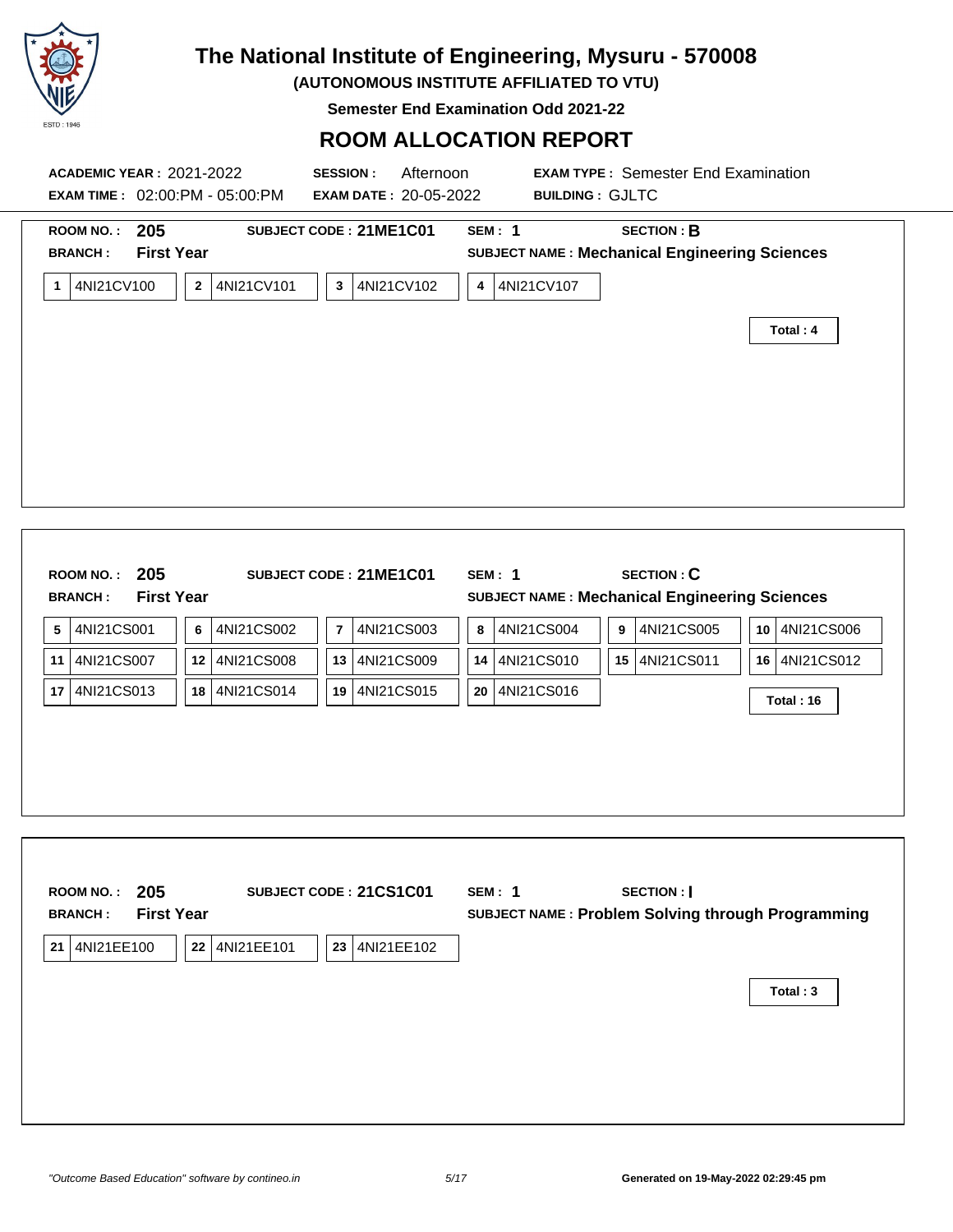

**(AUTONOMOUS INSTITUTE AFFILIATED TO VTU)**

**Semester End Examination Odd 2021-22**

### **ROOM ALLOCATION REPORT**

**EXAM TIME :** 02:00:PM - 05:00:PM **EXAM DATE :** 20-05-2022 **BUILDING :** GJLTC

**ACADEMIC YEAR :** 2021-2022 **SESSION :** Afternoon **EXAM TYPE :** Semester End Examination

| 205<br>SUBJECT CODE: 21CS1C01<br><b>ROOM NO.:</b>                                 | <b>SECTION: J</b><br><b>SEM: 1</b>                                                      |
|-----------------------------------------------------------------------------------|-----------------------------------------------------------------------------------------|
| <b>BRANCH:</b><br><b>First Year</b>                                               | SUBJECT NAME: Problem Solving through Programming                                       |
| 4NI21IS001<br>4NI21IS002<br>26<br>4NI21IS003<br>25<br>24                          | 4NI21IS004<br>4NI21IS005<br>4NI21IS006<br>27<br>28<br>29                                |
| 4NI21IS007<br>4NI21IS008<br>4NI21IS009<br>31<br>32<br>30                          | 4NI21IS010<br>4NI21IS011<br>4NI21IS012<br>33<br>34<br>35                                |
| 4NI21IS013<br>4NI21IS014<br>4NI21IS015<br>37<br>38<br>36                          | 4NI21IS016<br>39<br>4NI21IS017<br>40<br>Total: 17                                       |
|                                                                                   |                                                                                         |
|                                                                                   |                                                                                         |
|                                                                                   |                                                                                         |
|                                                                                   |                                                                                         |
|                                                                                   |                                                                                         |
|                                                                                   |                                                                                         |
| 206<br><b>ROOM NO.:</b><br>SUBJECT CODE: 21ME1C01                                 | <b>SECTION: C</b><br><b>SEM: 1</b>                                                      |
| <b>BRANCH:</b><br><b>First Year</b>                                               | <b>SUBJECT NAME: Mechanical Engineering Sciences</b>                                    |
| 4NI21CS017<br>4NI21CS018<br>4NI21CS019<br>$\boldsymbol{2}$<br>3<br>1              | 4NI21CS020<br>${\bf 5}$<br>4NI21CS021<br>4NI21CS022<br>4<br>6                           |
| 7<br>4NI21CS023<br>4NI21CS024<br>9<br>4NI21CS025<br>8                             | 4NI21CS026<br>4NI21CS027<br>12<br>4NI21CS028<br>10<br>11                                |
| 4NI21CS029<br>4NI21CS030<br>4NI21CS031<br>15<br>13<br>14                          | 4NI21CS032<br>17<br>4NI21CS033<br>16<br>18<br>4NI21CS034                                |
| 4NI21CS035<br>20<br>4NI21CS036<br>19                                              | Total: 20                                                                               |
|                                                                                   |                                                                                         |
|                                                                                   |                                                                                         |
|                                                                                   |                                                                                         |
|                                                                                   |                                                                                         |
|                                                                                   |                                                                                         |
| 206<br>ROOM NO.:<br>SUBJECT CODE: 21CS1C01<br><b>BRANCH:</b><br><b>First Year</b> | <b>SECTION: J</b><br><b>SEM: 1</b><br>SUBJECT NAME: Problem Solving through Programming |
|                                                                                   |                                                                                         |
| 4NI21IS018<br>4NI21IS019<br>4NI21IS020<br>22<br>23<br>21                          | 4NI21IS021<br>4NI21IS022<br>4NI21IS023<br>24<br>25<br>26                                |
| 4NI21IS024<br>4NI21IS025<br>4NI21IS026<br>28<br>29<br>27                          | 4NI21IS027<br>4NI21IS028<br>4NI21IS029 <br>30<br>31<br>32 <sub>2</sub>                  |

**33** 4NI21IS030 **34** 4NI21IS031 **35** 4NI21IS032 **36** 4NI21IS033 **37** 4NI21IS034 **38** 4NI21IS035 **<sup>39</sup>** 4NI21IS036 **<sup>40</sup>** 4NI21IS037 **Total : 20**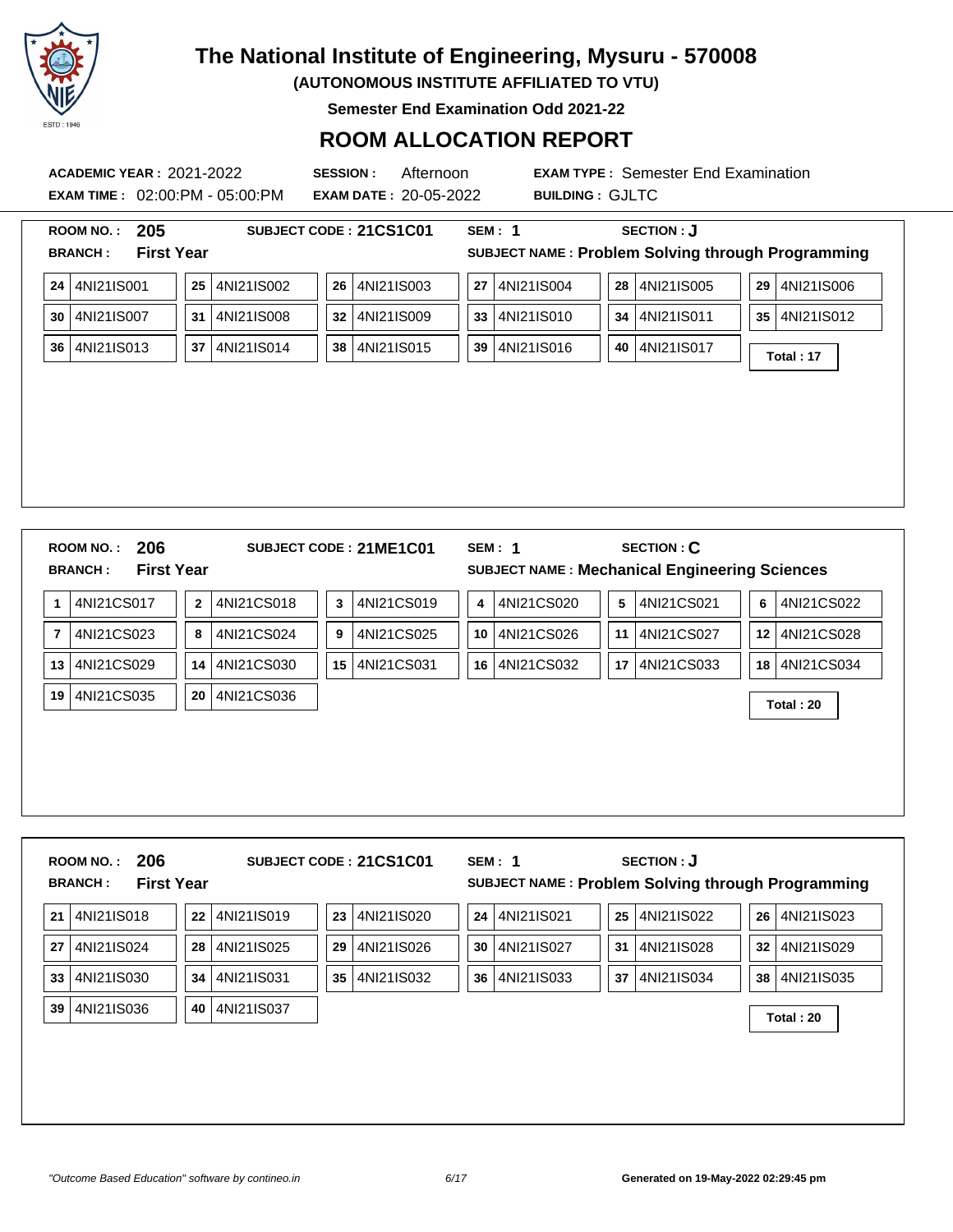

**(AUTONOMOUS INSTITUTE AFFILIATED TO VTU)**

**Semester End Examination Odd 2021-22**

### **ROOM ALLOCATION REPORT**

**EXAM TIME :** 02:00:PM - 05:00:PM **EXAM DATE :** 20-05-2022 **BUILDING :** GJLTC

**ACADEMIC YEAR :** 2021-2022 **SESSION :** Afternoon **EXAM TYPE :** Semester End Examination

|                | 207<br><b>ROOM NO.:</b><br><b>First Year</b><br><b>BRANCH:</b> |          |            |    | SUBJECT CODE: 21ME1C01 |    | <b>SEM: 1</b><br><b>SUBJECT NAME: Mechanical Engineering Sciences</b> |                 | <b>SECTION: C</b> |                 |            |
|----------------|----------------------------------------------------------------|----------|------------|----|------------------------|----|-----------------------------------------------------------------------|-----------------|-------------------|-----------------|------------|
| $\mathbf{1}$   | 4NI21CS037                                                     | $\bf{2}$ | 4NI21CS038 | 3  | 4NI21CS039             | 4  | 4NI21CS040                                                            | $5\phantom{.0}$ | 4NI21CS041        | 6               | 4NI21CS042 |
| $\overline{7}$ | 4NI21CS043                                                     | 8        | 4NI21CS044 | 9  | 4NI21CS045             | 10 | 4NI21CS046                                                            | 11              | 4NI21CS047        | 12 <sup>1</sup> | 4NI21CS048 |
| 13             | 4NI21CS049                                                     | 14       | 4NI21CS050 |    | 15 4NI21CS051          | 16 | 4NI21CS052                                                            | 17              | 4NI21CS053        | 18              | 4NI21CS054 |
| 19             | 4NI21CS055                                                     | 20       | 4NI21CS056 |    |                        |    |                                                                       |                 |                   |                 | Total: 20  |
|                |                                                                |          |            |    |                        |    |                                                                       |                 |                   |                 |            |
|                | 207<br><b>ROOM NO.:</b>                                        |          |            |    | SUBJECT CODE: 21CS1C01 |    | <b>SEM: 1</b>                                                         |                 | <b>SECTION: J</b> |                 |            |
|                | <b>First Year</b><br><b>BRANCH:</b>                            |          |            |    |                        |    | SUBJECT NAME: Problem Solving through Programming                     |                 |                   |                 |            |
| 21             | 4NI21IS038                                                     | 22       | 4NI21IS039 | 23 | 4NI21IS040             | 24 | 4NI21IS041                                                            | 25              | 4NI21IS042        | 26              | 4NI21IS043 |
|                |                                                                |          | 4NI21IS045 | 29 | 4NI21IS046             | 30 | 4NI21IS047                                                            | 31              | 4NI21IS048        | 32 <sub>2</sub> | 4NI21IS049 |
|                | 4NI21IS044                                                     | 28       |            |    |                        |    |                                                                       |                 |                   |                 |            |
|                | 4NI21IS050                                                     | 34       | 4NI21IS051 |    | 35 4NI21IS052          | 36 | 4NI21IS053                                                            | 37              | 4NI21IS054        | 38              | 4NI21IS055 |
| 27<br>33<br>39 | 4NI21IS056                                                     | 40       | 4NI21IS057 |    |                        |    |                                                                       |                 |                   |                 | Total: 20  |
|                |                                                                |          |            |    |                        |    |                                                                       |                 |                   |                 |            |

**1** 4NI21CS057 **2** 4NI21CS058 **3** 4NI21CS059 **4** 4NI21CS060 **5** 4NI21CS061 **6** 4NI21CS062 **<sup>7</sup>** 4NI21CS126 **<sup>8</sup>** 4NI21CS127 **<sup>9</sup>** 4NI21CS128 **Total : 9**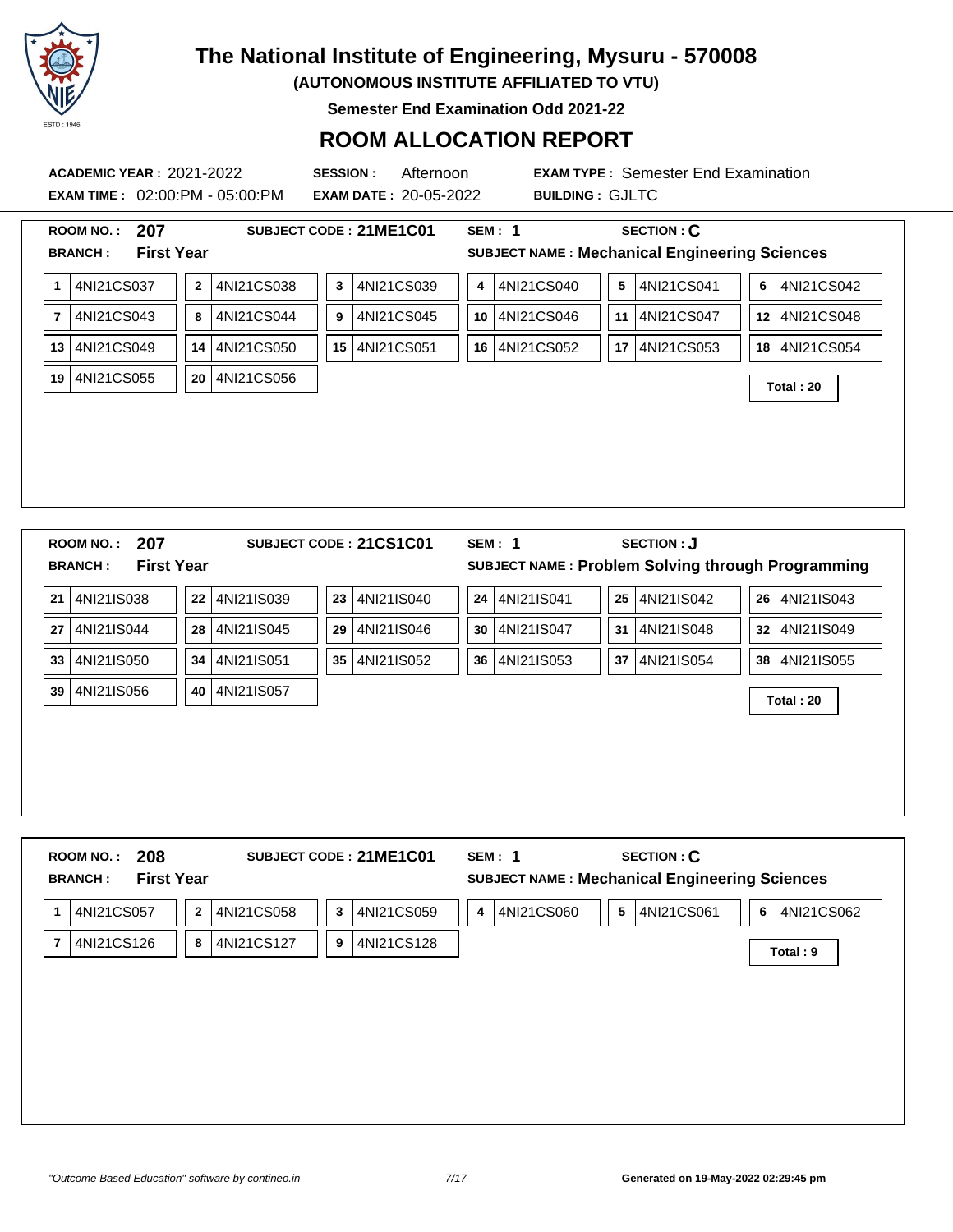

**(AUTONOMOUS INSTITUTE AFFILIATED TO VTU)**

**Semester End Examination Odd 2021-22**

### **ROOM ALLOCATION REPORT**

|                                                                | <b>ACADEMIC YEAR: 2021-2022</b><br><b>EXAM TIME : 02:00:PM - 05:00:PM</b> | Afternoon<br><b>SESSION:</b><br><b>EXAM DATE: 20-05-2022</b> | <b>BUILDING: GJLTC</b>               | <b>EXAM TYPE: Semester End Examination</b>                                |                              |
|----------------------------------------------------------------|---------------------------------------------------------------------------|--------------------------------------------------------------|--------------------------------------|---------------------------------------------------------------------------|------------------------------|
| 208<br><b>ROOM NO.:</b><br><b>First Year</b><br><b>BRANCH:</b> |                                                                           | SUBJECT CODE: 21ME1C01                                       | <b>SEM: 1</b>                        | <b>SECTION: D</b><br><b>SUBJECT NAME: Mechanical Engineering Sciences</b> |                              |
| 4NI21CS063<br>10<br>16 4NI21CS069                              | 4NI21CS064<br>11<br>4NI21CS070<br>17                                      | 4NI21CS065<br>12<br>4NI21CS071<br>18                         | 4NI21CS066<br>13<br>4NI21CS072<br>19 | 4NI21CS067<br>14<br>4NI21CS073<br>20                                      | 15   4NI21CS068<br>Total: 11 |
|                                                                |                                                                           |                                                              |                                      |                                                                           |                              |

**Total : 3**

|    | 208<br><b>ROOM NO.:</b><br><b>First Year</b><br><b>BRANCH:</b> |    |            |    | SUBJECT CODE: 21CS1C01 |    | SEM: 1<br>SUBJECT NAME: Problem Solving through Programming |    | <b>SECTION: K</b> |                 |            |
|----|----------------------------------------------------------------|----|------------|----|------------------------|----|-------------------------------------------------------------|----|-------------------|-----------------|------------|
| 24 | 4NI21IS060                                                     | 25 | 4NI21IS061 | 26 | 4NI21IS062             | 27 | 4NI21IS063                                                  | 28 | 4NI21IS064        | 29              | 4NI21IS065 |
| 30 | 4NI21IS066                                                     | 31 | 4NI21IS067 | 32 | 4NI21IS068             | 33 | 4NI21IS069                                                  | 34 | 4NI21IS070        | 35 <sup>1</sup> | 4NI21IS071 |
| 36 | 4NI21IS072                                                     | 37 | 4NI21IS073 | 38 | 4NI21IS074             | 39 | 4NI21IS075                                                  | 40 | 4NI21IS076        |                 | Total: 17  |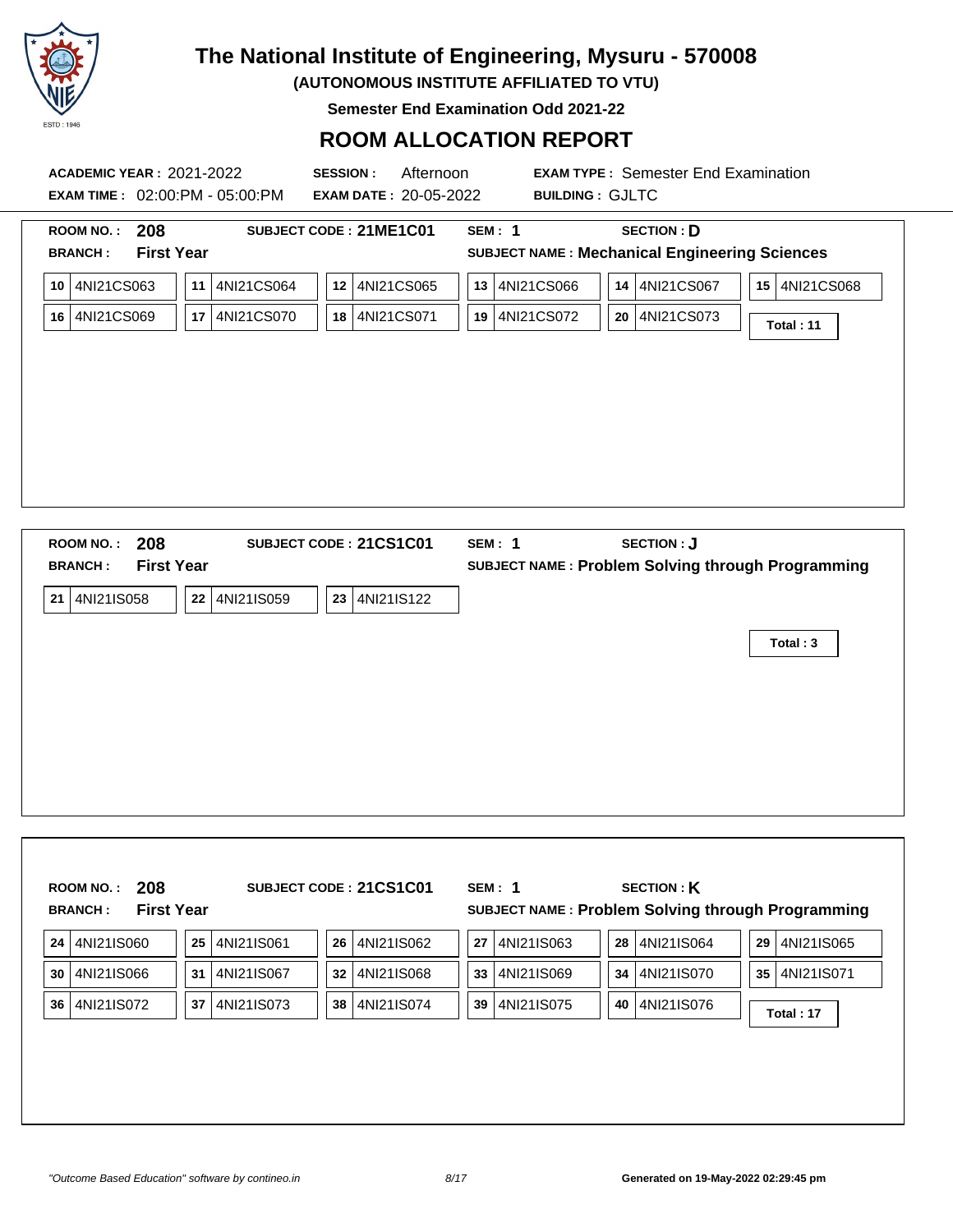

**(AUTONOMOUS INSTITUTE AFFILIATED TO VTU)**

**Semester End Examination Odd 2021-22**

### **ROOM ALLOCATION REPORT**

**EXAM TIME :** 02:00:PM - 05:00:PM **EXAM DATE :** 20-05-2022 **BUILDING :** GJLTC

| <b>First Year</b><br><b>SUBJECT NAME: Mechanical Engineering Sciences</b><br><b>BRANCH:</b><br>4NI21CS078<br>4NI21CS074<br>4NI21CS075<br>4NI21CS076<br>4NI21CS077<br>$\mathbf 2$<br>5<br>3<br>1<br>4<br>4NI21CS082<br>4NI21CS080<br>4NI21CS081<br>4NI21CS083<br>4NI21CS084<br>$\overline{7}$<br>8<br>10 <sup>°</sup><br>9<br>11<br>4NI21CS086<br>4NI21CS088<br>16 4NI21CS089<br>4NI21CS090<br>4NI21CS087<br>13<br>14<br>15 <sup>1</sup><br>17 | 4NI21CS079<br>6<br>12 4NI21CS085 |
|-----------------------------------------------------------------------------------------------------------------------------------------------------------------------------------------------------------------------------------------------------------------------------------------------------------------------------------------------------------------------------------------------------------------------------------------------|----------------------------------|
|                                                                                                                                                                                                                                                                                                                                                                                                                                               |                                  |
|                                                                                                                                                                                                                                                                                                                                                                                                                                               |                                  |
|                                                                                                                                                                                                                                                                                                                                                                                                                                               |                                  |
|                                                                                                                                                                                                                                                                                                                                                                                                                                               | 18 4NI21CS091                    |
| 4NI21CS092<br>4NI21CS093<br>19<br>20                                                                                                                                                                                                                                                                                                                                                                                                          | Total: 20                        |
|                                                                                                                                                                                                                                                                                                                                                                                                                                               |                                  |
|                                                                                                                                                                                                                                                                                                                                                                                                                                               |                                  |
|                                                                                                                                                                                                                                                                                                                                                                                                                                               |                                  |
|                                                                                                                                                                                                                                                                                                                                                                                                                                               |                                  |
|                                                                                                                                                                                                                                                                                                                                                                                                                                               |                                  |
|                                                                                                                                                                                                                                                                                                                                                                                                                                               |                                  |
|                                                                                                                                                                                                                                                                                                                                                                                                                                               |                                  |
|                                                                                                                                                                                                                                                                                                                                                                                                                                               |                                  |
|                                                                                                                                                                                                                                                                                                                                                                                                                                               |                                  |
|                                                                                                                                                                                                                                                                                                                                                                                                                                               |                                  |
|                                                                                                                                                                                                                                                                                                                                                                                                                                               |                                  |
| 210<br><b>SECTION: K</b><br><b>SEM: 1</b><br><b>ROOM NO.:</b><br>SUBJECT CODE: 21CS1C01                                                                                                                                                                                                                                                                                                                                                       |                                  |
| <b>First Year</b><br>SUBJECT NAME: Problem Solving through Programming<br><b>BRANCH:</b>                                                                                                                                                                                                                                                                                                                                                      |                                  |
|                                                                                                                                                                                                                                                                                                                                                                                                                                               |                                  |
| 4NI21IS077<br>4NI21IS080<br>4NI21IS081<br>4NI21IS078<br>4NI21IS079<br>24<br>25<br>21<br>22<br>23                                                                                                                                                                                                                                                                                                                                              | 26 4NI21IS082                    |
|                                                                                                                                                                                                                                                                                                                                                                                                                                               |                                  |
| 4NI21IS083<br>4NI21IS084<br>4NI21IS085<br>4NI21IS086<br>4NI21IS087<br>28<br>30<br>27<br>29<br>31                                                                                                                                                                                                                                                                                                                                              | 32 4NI21IS088                    |
|                                                                                                                                                                                                                                                                                                                                                                                                                                               |                                  |
| 4NI21IS091<br>4NI21IS089<br>4NI21IS090<br>4NI21IS092<br>4NI21IS093<br>33<br>34<br>36<br>37<br>35                                                                                                                                                                                                                                                                                                                                              | 38 4NI21IS094                    |
|                                                                                                                                                                                                                                                                                                                                                                                                                                               |                                  |
| 4NI21IS095<br>4NI21IS096<br>39<br>40                                                                                                                                                                                                                                                                                                                                                                                                          | Total: 20                        |

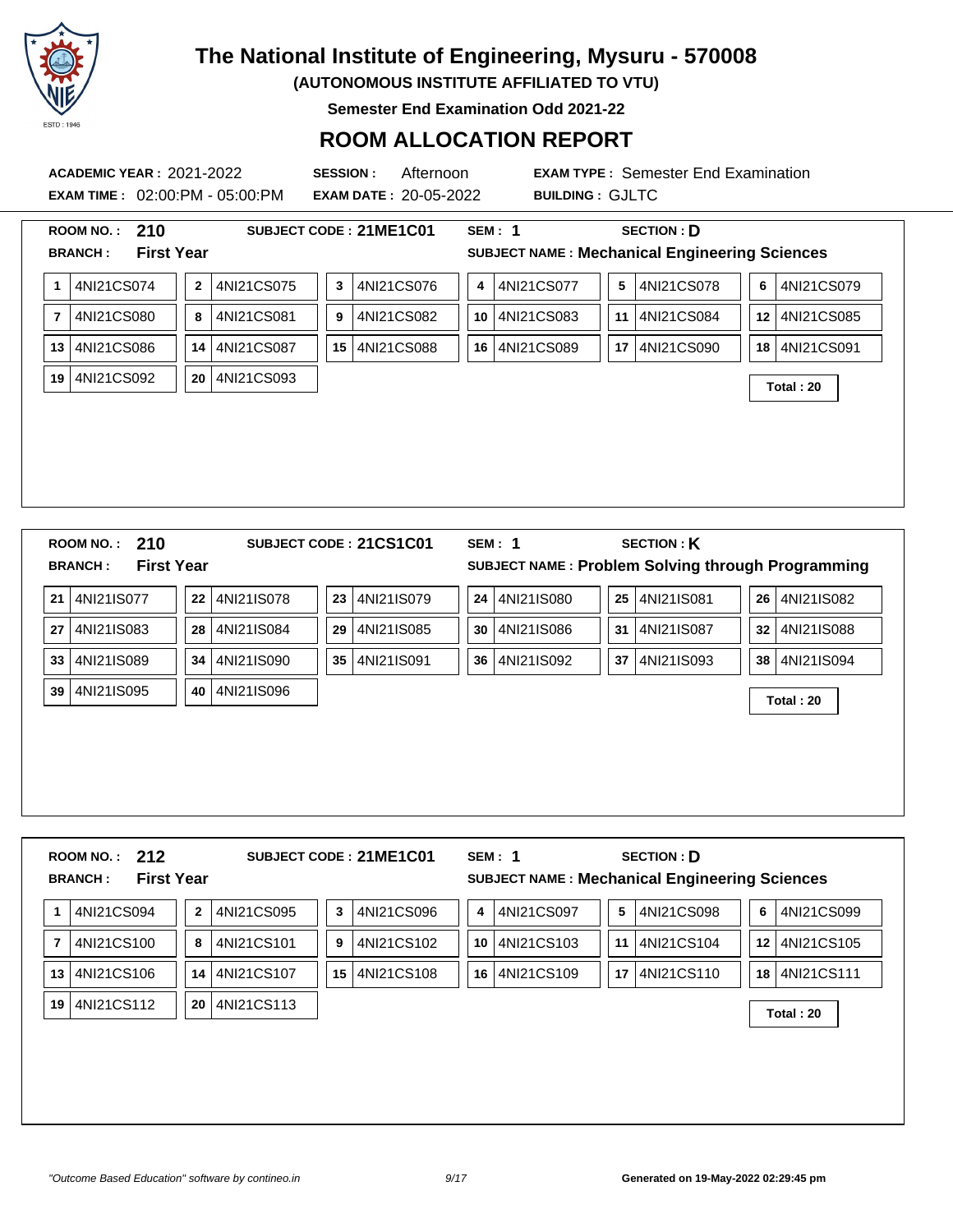

**(AUTONOMOUS INSTITUTE AFFILIATED TO VTU)**

**Semester End Examination Odd 2021-22**

#### **ROOM ALLOCATION REPORT**

**EXAM TIME :** 02:00:PM - 05:00:PM **EXAM DATE :** 20-05-2022 **BUILDING :** GJLTC

| <b>First Year</b><br><b>BRANCH:</b><br>4NI21IS101<br>4NI21IS097<br>4NI21IS100<br>$25\phantom{.0}$<br>4NI21IS102<br>${\bf 22}$<br>4NI21IS098<br>23<br>4NI21IS099<br>24<br>26<br>21<br>4NI21IS105<br>4NI21IS108<br>4NI21IS109<br>4NI21IS104<br>4NI21IS106<br>4NI21IS107<br>28<br>27<br>29<br>30<br>31<br>32<br>4NI21IS110<br>4NI21IS111<br>4NI21IS112<br>4NI21IS113<br>4NI21IS114<br>4NI21IS115<br>34<br>37<br>33<br>35<br>36<br>38<br>4NI21IS116<br>4NI21IS117<br>39<br>40<br>Total: 20<br>213<br><b>SECTION: D</b><br><b>SEM: 1</b><br><b>ROOM NO.:</b><br>SUBJECT CODE: 21ME1C01<br><b>First Year</b><br><b>SUBJECT NAME: Mechanical Engineering Sciences</b><br><b>BRANCH:</b><br>4NI21CS114<br>4NI21CS115<br>4NI21CS116<br>4NI21CS117<br>$\overline{\mathbf{5}}$<br>4NI21CS118<br>4NI21CS119<br>$\overline{2}$<br>$\overline{\mathbf{3}}$<br>$\overline{\mathbf{4}}$<br>6<br>1<br>4NI21CS120<br>4NI21CS121<br>4NI21CS122<br>4NI21CS123<br>4NI21CS124<br>4NI21CS125<br>11<br>8<br>9<br>10<br>12<br>7 | SUBJECT NAME: Problem Solving through Programming<br>4NI21CS129<br>Total: 13 | 212<br><b>ROOM NO.:</b> |  | SUBJECT CODE: 21CS1C01 | <b>SEM: 1</b> |  | <b>SECTION: K</b> |  |
|--------------------------------------------------------------------------------------------------------------------------------------------------------------------------------------------------------------------------------------------------------------------------------------------------------------------------------------------------------------------------------------------------------------------------------------------------------------------------------------------------------------------------------------------------------------------------------------------------------------------------------------------------------------------------------------------------------------------------------------------------------------------------------------------------------------------------------------------------------------------------------------------------------------------------------------------------------------------------------------------------------|------------------------------------------------------------------------------|-------------------------|--|------------------------|---------------|--|-------------------|--|
|                                                                                                                                                                                                                                                                                                                                                                                                                                                                                                                                                                                                                                                                                                                                                                                                                                                                                                                                                                                                        |                                                                              |                         |  |                        |               |  |                   |  |
|                                                                                                                                                                                                                                                                                                                                                                                                                                                                                                                                                                                                                                                                                                                                                                                                                                                                                                                                                                                                        |                                                                              |                         |  |                        |               |  |                   |  |
|                                                                                                                                                                                                                                                                                                                                                                                                                                                                                                                                                                                                                                                                                                                                                                                                                                                                                                                                                                                                        |                                                                              |                         |  |                        |               |  |                   |  |
|                                                                                                                                                                                                                                                                                                                                                                                                                                                                                                                                                                                                                                                                                                                                                                                                                                                                                                                                                                                                        |                                                                              |                         |  |                        |               |  |                   |  |
|                                                                                                                                                                                                                                                                                                                                                                                                                                                                                                                                                                                                                                                                                                                                                                                                                                                                                                                                                                                                        |                                                                              |                         |  |                        |               |  |                   |  |
|                                                                                                                                                                                                                                                                                                                                                                                                                                                                                                                                                                                                                                                                                                                                                                                                                                                                                                                                                                                                        |                                                                              |                         |  |                        |               |  |                   |  |
|                                                                                                                                                                                                                                                                                                                                                                                                                                                                                                                                                                                                                                                                                                                                                                                                                                                                                                                                                                                                        |                                                                              |                         |  |                        |               |  |                   |  |
|                                                                                                                                                                                                                                                                                                                                                                                                                                                                                                                                                                                                                                                                                                                                                                                                                                                                                                                                                                                                        |                                                                              |                         |  |                        |               |  |                   |  |
|                                                                                                                                                                                                                                                                                                                                                                                                                                                                                                                                                                                                                                                                                                                                                                                                                                                                                                                                                                                                        |                                                                              |                         |  |                        |               |  |                   |  |
|                                                                                                                                                                                                                                                                                                                                                                                                                                                                                                                                                                                                                                                                                                                                                                                                                                                                                                                                                                                                        |                                                                              |                         |  |                        |               |  |                   |  |
|                                                                                                                                                                                                                                                                                                                                                                                                                                                                                                                                                                                                                                                                                                                                                                                                                                                                                                                                                                                                        |                                                                              |                         |  |                        |               |  |                   |  |
|                                                                                                                                                                                                                                                                                                                                                                                                                                                                                                                                                                                                                                                                                                                                                                                                                                                                                                                                                                                                        |                                                                              |                         |  |                        |               |  |                   |  |
|                                                                                                                                                                                                                                                                                                                                                                                                                                                                                                                                                                                                                                                                                                                                                                                                                                                                                                                                                                                                        |                                                                              |                         |  |                        |               |  |                   |  |
|                                                                                                                                                                                                                                                                                                                                                                                                                                                                                                                                                                                                                                                                                                                                                                                                                                                                                                                                                                                                        |                                                                              |                         |  |                        |               |  |                   |  |
|                                                                                                                                                                                                                                                                                                                                                                                                                                                                                                                                                                                                                                                                                                                                                                                                                                                                                                                                                                                                        |                                                                              |                         |  |                        |               |  |                   |  |
|                                                                                                                                                                                                                                                                                                                                                                                                                                                                                                                                                                                                                                                                                                                                                                                                                                                                                                                                                                                                        |                                                                              |                         |  |                        |               |  |                   |  |
|                                                                                                                                                                                                                                                                                                                                                                                                                                                                                                                                                                                                                                                                                                                                                                                                                                                                                                                                                                                                        |                                                                              |                         |  |                        |               |  |                   |  |
|                                                                                                                                                                                                                                                                                                                                                                                                                                                                                                                                                                                                                                                                                                                                                                                                                                                                                                                                                                                                        |                                                                              |                         |  |                        |               |  |                   |  |
|                                                                                                                                                                                                                                                                                                                                                                                                                                                                                                                                                                                                                                                                                                                                                                                                                                                                                                                                                                                                        |                                                                              |                         |  |                        |               |  |                   |  |
|                                                                                                                                                                                                                                                                                                                                                                                                                                                                                                                                                                                                                                                                                                                                                                                                                                                                                                                                                                                                        |                                                                              |                         |  |                        |               |  |                   |  |
|                                                                                                                                                                                                                                                                                                                                                                                                                                                                                                                                                                                                                                                                                                                                                                                                                                                                                                                                                                                                        |                                                                              |                         |  |                        |               |  |                   |  |
|                                                                                                                                                                                                                                                                                                                                                                                                                                                                                                                                                                                                                                                                                                                                                                                                                                                                                                                                                                                                        |                                                                              |                         |  |                        |               |  |                   |  |
|                                                                                                                                                                                                                                                                                                                                                                                                                                                                                                                                                                                                                                                                                                                                                                                                                                                                                                                                                                                                        |                                                                              |                         |  |                        |               |  |                   |  |
|                                                                                                                                                                                                                                                                                                                                                                                                                                                                                                                                                                                                                                                                                                                                                                                                                                                                                                                                                                                                        |                                                                              |                         |  |                        |               |  |                   |  |
|                                                                                                                                                                                                                                                                                                                                                                                                                                                                                                                                                                                                                                                                                                                                                                                                                                                                                                                                                                                                        |                                                                              |                         |  |                        |               |  |                   |  |
|                                                                                                                                                                                                                                                                                                                                                                                                                                                                                                                                                                                                                                                                                                                                                                                                                                                                                                                                                                                                        |                                                                              |                         |  |                        |               |  |                   |  |
|                                                                                                                                                                                                                                                                                                                                                                                                                                                                                                                                                                                                                                                                                                                                                                                                                                                                                                                                                                                                        |                                                                              |                         |  |                        |               |  |                   |  |
|                                                                                                                                                                                                                                                                                                                                                                                                                                                                                                                                                                                                                                                                                                                                                                                                                                                                                                                                                                                                        |                                                                              |                         |  |                        |               |  |                   |  |
|                                                                                                                                                                                                                                                                                                                                                                                                                                                                                                                                                                                                                                                                                                                                                                                                                                                                                                                                                                                                        |                                                                              |                         |  |                        |               |  |                   |  |
|                                                                                                                                                                                                                                                                                                                                                                                                                                                                                                                                                                                                                                                                                                                                                                                                                                                                                                                                                                                                        |                                                                              |                         |  |                        |               |  |                   |  |
|                                                                                                                                                                                                                                                                                                                                                                                                                                                                                                                                                                                                                                                                                                                                                                                                                                                                                                                                                                                                        |                                                                              | 13                      |  |                        |               |  |                   |  |
|                                                                                                                                                                                                                                                                                                                                                                                                                                                                                                                                                                                                                                                                                                                                                                                                                                                                                                                                                                                                        |                                                                              |                         |  |                        |               |  |                   |  |
|                                                                                                                                                                                                                                                                                                                                                                                                                                                                                                                                                                                                                                                                                                                                                                                                                                                                                                                                                                                                        |                                                                              |                         |  |                        |               |  |                   |  |
|                                                                                                                                                                                                                                                                                                                                                                                                                                                                                                                                                                                                                                                                                                                                                                                                                                                                                                                                                                                                        |                                                                              |                         |  |                        |               |  |                   |  |

| 213<br><b>ROOM NO.:</b><br><b>First Year</b><br><b>BRANCH:</b> | SUBJECT CODE: 21ME1C01               | <b>SECTION: E</b><br>SEM: 1<br>SUBJECT NAME : Mechanical Engineering Sciences |                  |
|----------------------------------------------------------------|--------------------------------------|-------------------------------------------------------------------------------|------------------|
| 4NI20EC018<br>14                                               | 4NI21EC001<br>4NI21EC002<br>15<br>16 | 4NI21EC004<br>4NI21EC003<br>17<br>18                                          | 4NI21EC005<br>19 |
| 4NI21EC006<br>20                                               |                                      |                                                                               | Total: 7         |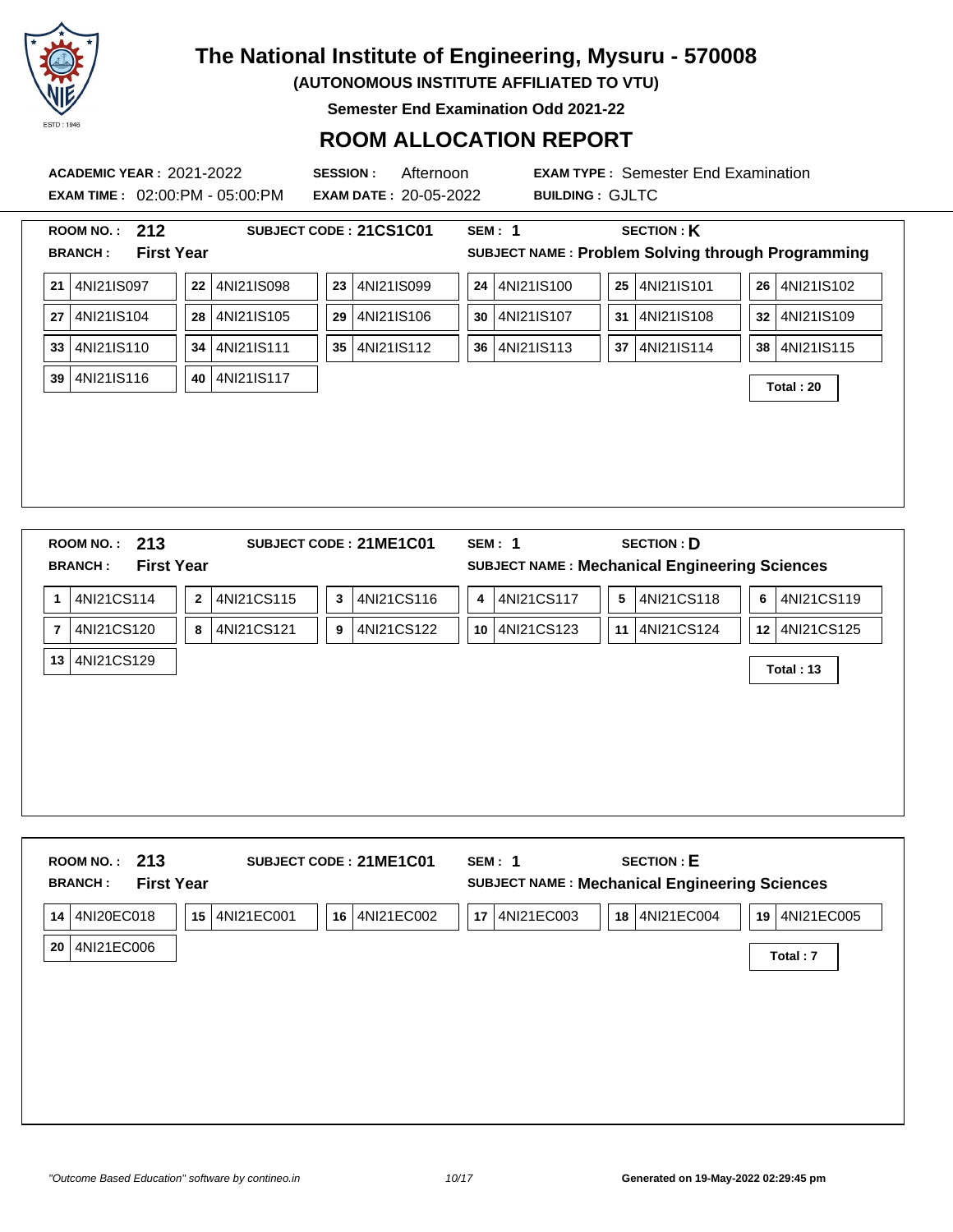

**(AUTONOMOUS INSTITUTE AFFILIATED TO VTU)**

**Semester End Examination Odd 2021-22**

## **ROOM ALLOCATION REPORT**

| <b>ACADEMIC YEAR: 2021-2022</b><br><b>EXAM TIME : 02:00:PM - 05:00:PM</b>                    | <b>SESSION:</b><br>Afternoon<br><b>EXAM DATE: 20-05-2022</b> | <b>EXAM TYPE: Semester End Examination</b><br><b>BUILDING: GJLTC</b>                                                                                |
|----------------------------------------------------------------------------------------------|--------------------------------------------------------------|-----------------------------------------------------------------------------------------------------------------------------------------------------|
| ROOM NO.: 213<br><b>First Year</b><br><b>BRANCH:</b><br>4NI21IS118<br>22<br>4NI21IS119<br>21 | SUBJECT CODE: 21CS1C01<br>23<br>4NI21IS120                   | <b>SECTION: K</b><br><b>SEM: 1</b><br>SUBJECT NAME: Problem Solving through Programming<br>24 4NI21IS121<br>25<br>4NI21IS123<br>Total: 5            |
| ROOM NO.: 213<br><b>First Year</b><br><b>BRANCH:</b><br>4NI21ME001<br>27<br>4NI21ME002<br>26 | SUBJECT CODE: 21CS1C01<br>4NI21ME003<br>28                   | <b>SECTION: L</b><br><b>SEM: 1</b><br>SUBJECT NAME: Problem Solving through Programming<br>30<br>31<br>29<br>4NI21ME004<br>4NI21ME005<br>4NI21ME006 |

|   | ROOM NO.: $214$<br><b>First Year</b><br><b>BRANCH:</b> | <b>SECTION: E</b><br>SUBJECT CODE: 21ME1C01<br>SEM: 1<br><b>SUBJECT NAME: Mechanical Engineering Sciences</b> |  |
|---|--------------------------------------------------------|---------------------------------------------------------------------------------------------------------------|--|
| 1 | 4NI21EC007                                             | 4NI21EC011<br>4NI21EC009<br>4NI21EC010<br>5 <sup>1</sup><br>4NI21EC012<br>4NI21EC008<br>6<br>3<br>4           |  |

**32** 4NI21ME007 **33** 4NI21ME008 **34** 4NI21ME009 **35** 4NI21ME010 **36** 4NI21ME011 **37** 4NI21ME012

**<sup>38</sup>** 4NI21ME013 **<sup>39</sup>** 4NI21ME014 **<sup>40</sup>** 4NI21ME015 **Total : 15**

|    | 4NI21EC013    | 8  | 4NI21EC014 | 9 | 4NI21EC015    | 10 4NI21EC016 |    | 11 4NI21EC017  | 12 4NI21EC018 |
|----|---------------|----|------------|---|---------------|---------------|----|----------------|---------------|
|    | 13 4NI21EC019 | 14 | 4NI21EC020 |   | 15 4NI21EC021 | 16 4NI21EC022 | 17 | '   4NI21EC023 | 18 4NI21EC024 |
| 19 | 4NI21EC025    | 20 | 4NI21EC026 |   |               |               |    |                | Total: 20     |
|    |               |    |            |   |               |               |    |                |               |
|    |               |    |            |   |               |               |    |                |               |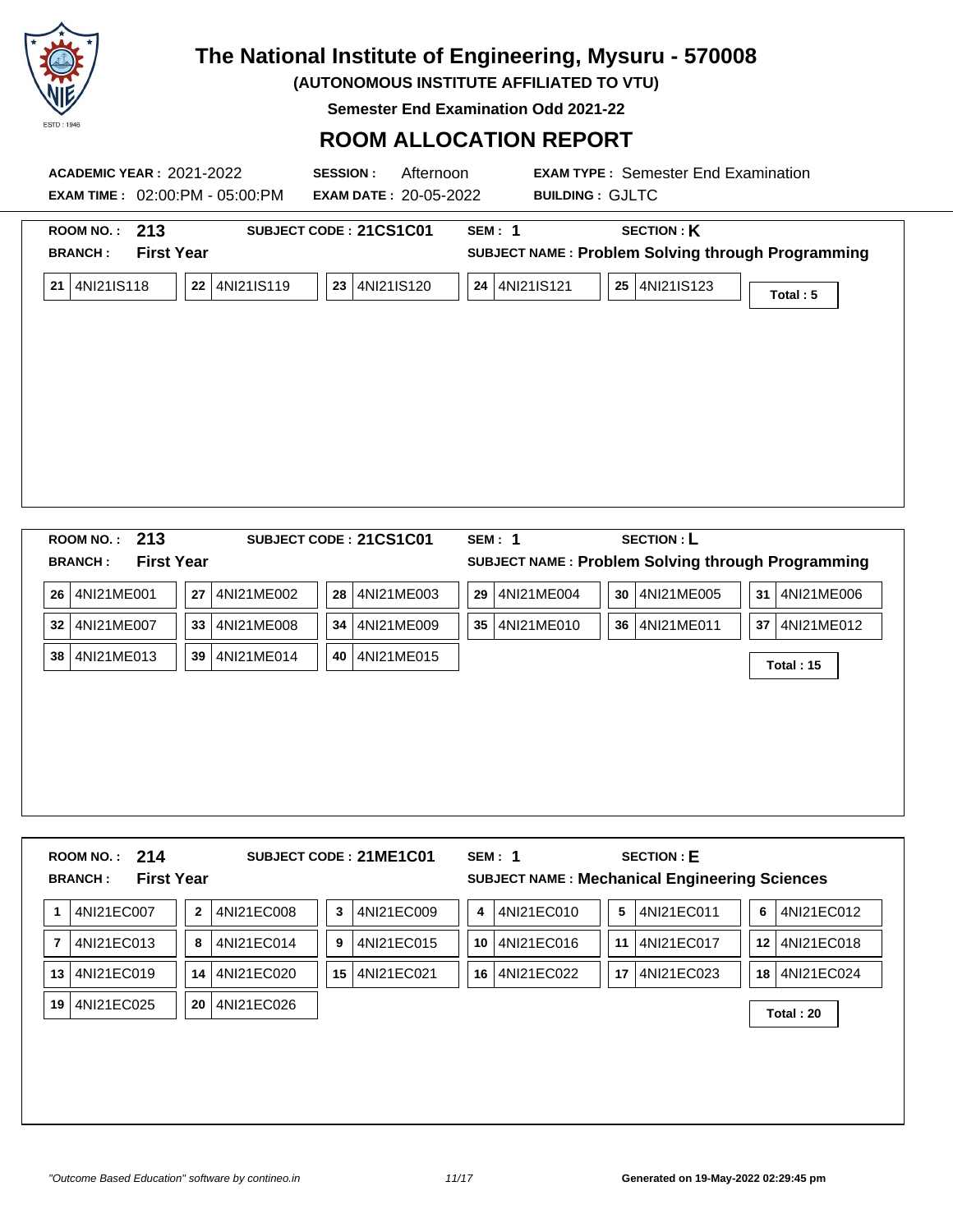

**(AUTONOMOUS INSTITUTE AFFILIATED TO VTU)**

**Semester End Examination Odd 2021-22**

### **ROOM ALLOCATION REPORT**

**ACADEMIC YEAR :** 2021-2022 **SESSION :** Afternoon **EXAM TYPE :** Semester End Examination **EXAM TIME :** 02:00:PM - 05:00:PM **EXAM DATE :** 20-05-2022 **BUILDING :** GJLTC

|                | 214<br><b>SECTION: L</b><br><b>ROOM NO.:</b><br>SUBJECT CODE: 21CS1C01<br><b>SEM: 1</b><br><b>First Year</b><br>SUBJECT NAME: Problem Solving through Programming<br><b>BRANCH:</b> |                |            |                 |                        |    |               |  |                |                                                      |  |                                |
|----------------|-------------------------------------------------------------------------------------------------------------------------------------------------------------------------------------|----------------|------------|-----------------|------------------------|----|---------------|--|----------------|------------------------------------------------------|--|--------------------------------|
|                |                                                                                                                                                                                     |                |            |                 |                        |    |               |  |                |                                                      |  |                                |
| 21             | 4NI21ME017                                                                                                                                                                          | 22             | 4NI21ME018 | 23              | 4NI21ME019             | 24 | 4NI21ME020    |  | 25             | 4NI21ME021                                           |  | 4NI21ME022<br>26               |
| 27             | 4NI21ME023                                                                                                                                                                          | 28             | 4NI21ME024 | 29              | 4NI21ME025             | 30 | 4NI21ME026    |  | 31             | 4NI21ME027                                           |  | 4NI21ME028<br>32               |
| 33             | 4NI21ME029                                                                                                                                                                          | 34             | 4NI21ME030 | 35              | 4NI21ME031             | 36 | 4NI21ME032    |  | 37             | 4NI21ME033                                           |  | 4NI21ME034<br>38 <sup>1</sup>  |
| 39             | 4NI21ME035                                                                                                                                                                          | 40             | 4NI21ME036 |                 |                        |    |               |  |                |                                                      |  | Total: 20                      |
|                |                                                                                                                                                                                     |                |            |                 |                        |    |               |  |                |                                                      |  |                                |
|                |                                                                                                                                                                                     |                |            |                 |                        |    |               |  |                |                                                      |  |                                |
|                |                                                                                                                                                                                     |                |            |                 |                        |    |               |  |                |                                                      |  |                                |
|                |                                                                                                                                                                                     |                |            |                 |                        |    |               |  |                |                                                      |  |                                |
|                |                                                                                                                                                                                     |                |            |                 |                        |    |               |  |                |                                                      |  |                                |
|                |                                                                                                                                                                                     |                |            |                 |                        |    |               |  |                |                                                      |  |                                |
|                | 215<br><b>ROOM NO.:</b>                                                                                                                                                             |                |            |                 | SUBJECT CODE: 21ME1C01 |    | <b>SEM: 1</b> |  |                | <b>SECTION: E</b>                                    |  |                                |
|                | <b>First Year</b><br><b>BRANCH:</b>                                                                                                                                                 |                |            |                 |                        |    |               |  |                | <b>SUBJECT NAME: Mechanical Engineering Sciences</b> |  |                                |
| 1              | 4NI21EC027                                                                                                                                                                          | $\overline{2}$ | 4NI21EC028 | 3               | 4NI21EC029             | 4  | 4NI21EC030    |  | $5\phantom{a}$ | 4NI21EC032                                           |  | 4NI21EC033<br>6                |
| $\overline{7}$ | 4NI21EC034                                                                                                                                                                          | 8              | 4NI21EC035 | 9               | 4NI21EC036             | 10 | 4NI21EC037    |  | 11             | 4NI21EC038                                           |  | 4NI21EC039<br>12 <sup>12</sup> |
| 13             | 4NI21EC040                                                                                                                                                                          | 14             | 4NI21EC041 | 15 <sup>1</sup> | 4NI21EC042             | 16 | 4NI21EC043    |  | 17             | 4NI21EC044                                           |  | 4NI21EC045<br>18 <sup>1</sup>  |
| 19             | 4NI21EC046                                                                                                                                                                          | 20             | 4NI21EC047 |                 |                        |    |               |  |                |                                                      |  |                                |
|                |                                                                                                                                                                                     |                |            |                 |                        |    |               |  |                |                                                      |  | Total: 20                      |
|                |                                                                                                                                                                                     |                |            |                 |                        |    |               |  |                |                                                      |  |                                |
|                |                                                                                                                                                                                     |                |            |                 |                        |    |               |  |                |                                                      |  |                                |

| 215<br><b>ROOM NO.:</b><br><b>First Year</b><br><b>BRANCH:</b> |                  | SUBJECT CODE: 21CS1C01 | SEM: 1           | <b>SECTION: L</b><br>SUBJECT NAME: Problem Solving through Programming |                  |
|----------------------------------------------------------------|------------------|------------------------|------------------|------------------------------------------------------------------------|------------------|
| 4NI21ME037<br>21                                               | 22<br>4NI21ME038 | 23<br>4NI21ME039       | 24<br>4NI21ME040 | 4NI21ME041<br>25                                                       | 4NI21ME042<br>26 |
| 4NI21ME043<br>27                                               | 28<br>4NI21ME044 | 29<br>4NI21ME045       | 30<br>4NI21ME046 | 4NI21ME047<br>31                                                       | 4NI21ME048<br>32 |
| 33<br>4NI21ME049                                               | 34<br>4NI21ME050 | 35<br>4NI21ME051       | 36<br>4NI21ME052 |                                                                        | Total: 16        |
|                                                                |                  |                        |                  |                                                                        |                  |
|                                                                |                  |                        |                  |                                                                        |                  |
|                                                                |                  |                        |                  |                                                                        |                  |
|                                                                |                  |                        |                  |                                                                        |                  |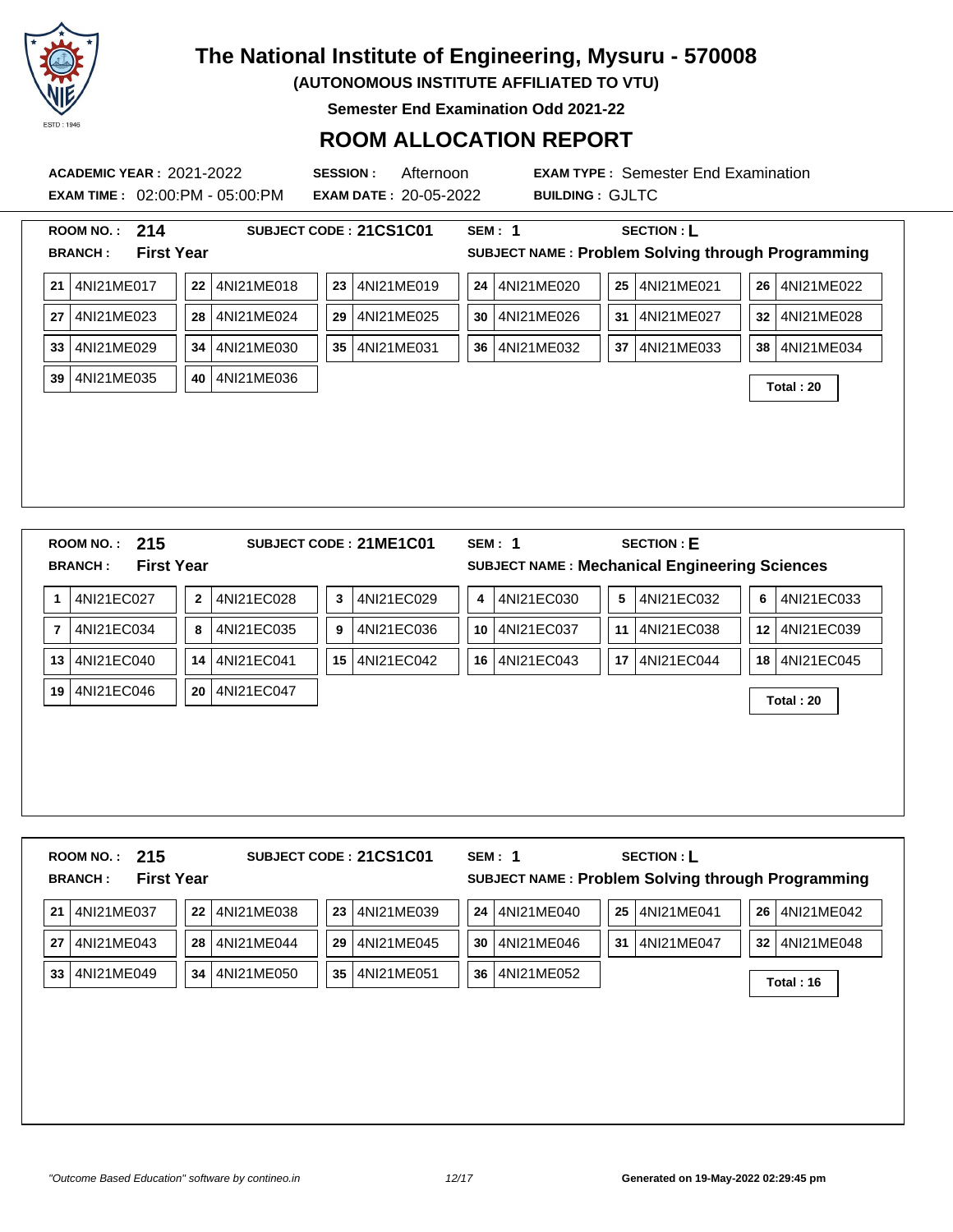

**(AUTONOMOUS INSTITUTE AFFILIATED TO VTU)**

**Semester End Examination Odd 2021-22**

#### **ROOM ALLOCATION REPORT**

| <b>BRANCH:</b>                     | ROOM NO.: 215<br><b>First Year</b> |              |               |              | SUBJECT CODE: 21CS1C01 |            | <b>SEM: 1</b> |    | <b>SECTION: M</b><br>SUBJECT NAME: Problem Solving through Programming    |   |               |
|------------------------------------|------------------------------------|--------------|---------------|--------------|------------------------|------------|---------------|----|---------------------------------------------------------------------------|---|---------------|
| 37 4NI21ME053                      |                                    |              | 38 4NI21ME054 |              | 39 4NI21ME055          |            | 40 4NI21ME056 |    |                                                                           |   | Total: 4      |
|                                    |                                    |              |               |              |                        |            |               |    |                                                                           |   |               |
|                                    |                                    |              |               |              |                        |            |               |    |                                                                           |   |               |
|                                    |                                    |              |               |              |                        |            |               |    |                                                                           |   |               |
| <b>ROOM NO.:</b><br><b>BRANCH:</b> | 304<br><b>First Year</b>           |              |               |              | SUBJECT CODE: 21ME1C01 |            | <b>SEM: 1</b> |    | <b>SECTION: E</b><br><b>SUBJECT NAME: Mechanical Engineering Sciences</b> |   |               |
| 4NI21EC048<br>1                    |                                    | $\mathbf{2}$ | 4NI21EC049    | $\mathbf{3}$ | 4NI21EC050             | 4          | 4NI21EC051    | 5  | 4NI21EC052                                                                | 6 | 4NI21EC053    |
| 4NI21EC054<br>$\overline{7}$       |                                    | 8            | 4NI21EC055    | 9            | 4NI21EC056             | 10         | 4NI21EC057    | 11 | 4NI21EC058                                                                |   | 12 4NI21EC059 |
| 4NI21EC060<br>13                   |                                    |              | 14 4NI21EC122 |              | 15 4NI21EC123          |            | 16 4NI21EC124 |    |                                                                           |   | Total: 16     |
|                                    |                                    |              |               |              |                        |            |               |    |                                                                           |   |               |
| ROOM NO.:<br><b>BRANCH:</b>        | 304<br><b>First Year</b>           |              |               |              | SUBJECT CODE: 21ME1C01 |            | <b>SEM: 1</b> |    | <b>SECTION: F</b><br><b>SUBJECT NAME: Mechanical Engineering Sciences</b> |   |               |
| 17 4NI21EC031                      |                                    |              | 18 4NI21EC061 | 19           | 4NI21EC062             | ${\bf 20}$ | 4NI21EC063    |    |                                                                           |   |               |
|                                    |                                    |              |               |              |                        |            |               |    |                                                                           |   |               |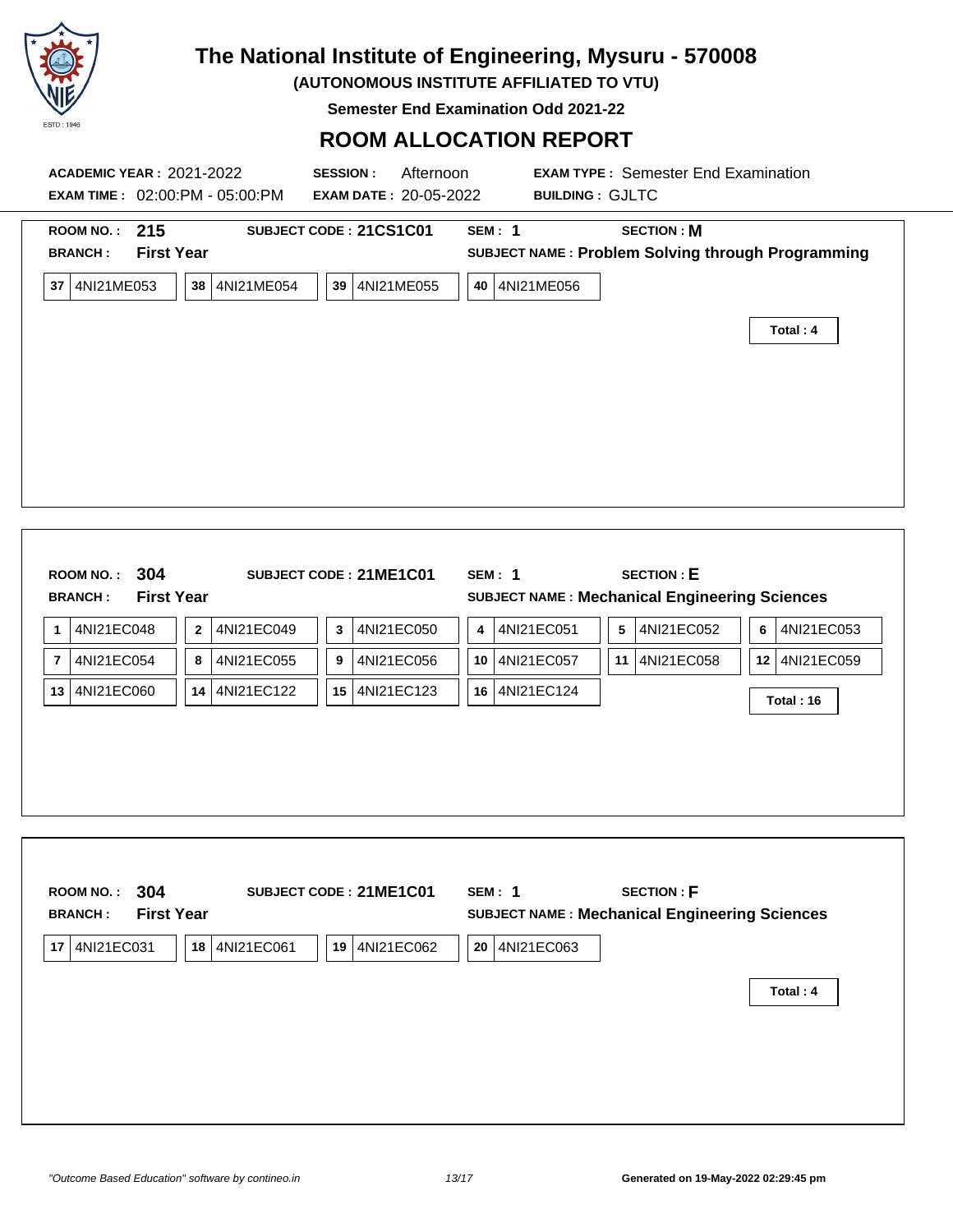

**(AUTONOMOUS INSTITUTE AFFILIATED TO VTU)**

**Semester End Examination Odd 2021-22**

#### **ROOM ALLOCATION REPORT**

**EXAM TIME :** 02:00:PM - 05:00:PM **EXAM DATE :** 20-05-2022 **BUILDING :** GJLTC

|                | <b>ROOM NO.:</b> | 304               |          |            |                 | SUBJECT CODE: 21CS1C01 |    | <b>SEM: 1</b> |        | <b>SECTION: M</b>                                    |      |            |
|----------------|------------------|-------------------|----------|------------|-----------------|------------------------|----|---------------|--------|------------------------------------------------------|------|------------|
|                | <b>BRANCH:</b>   | <b>First Year</b> |          |            |                 |                        |    |               |        | SUBJECT NAME: Problem Solving through Programming    |      |            |
| 21             | 4NI21ME057       |                   | 22       | 4NI21ME058 | 23              | 4NI21ME059             | 24 | 4NI21ME060    | $25\,$ | 4NI21ME061                                           | 26   | 4NI21ME062 |
| 27             | 4NI21ME063       |                   | 28       | 4NI21ME064 | 29              | 4NI21ME065             | 30 | 4NI21ME066    | 31     | 4NI21ME067                                           | 32   | 4NI21ME068 |
| 33             | 4NI21ME069       |                   | 34       | 4NI21ME070 | 35              | 4NI21ME071             | 36 | 4NI21ME072    | 37     | 4NI21ME073                                           | 38   | 4NI21ME074 |
| 39             | 4NI21ME075       |                   | 40       | 4NI21ME076 |                 |                        |    |               |        |                                                      |      | Total: 20  |
|                |                  |                   |          |            |                 |                        |    |               |        |                                                      |      |            |
|                |                  |                   |          |            |                 |                        |    |               |        |                                                      |      |            |
|                |                  |                   |          |            |                 |                        |    |               |        |                                                      |      |            |
|                |                  |                   |          |            |                 |                        |    |               |        |                                                      |      |            |
|                |                  |                   |          |            |                 |                        |    |               |        |                                                      |      |            |
|                |                  |                   |          |            |                 |                        |    |               |        |                                                      |      |            |
|                | <b>ROOM NO.:</b> | 305               |          |            |                 | SUBJECT CODE: 21ME1C01 |    | <b>SEM: 1</b> |        | <b>SECTION: F</b>                                    |      |            |
|                | <b>BRANCH:</b>   | <b>First Year</b> |          |            |                 |                        |    |               |        | <b>SUBJECT NAME: Mechanical Engineering Sciences</b> |      |            |
| $\mathbf{1}$   | 4NI21EC064       |                   | $\bf{2}$ | 4NI21EC065 | 3               | 4NI21EC066             | 4  | 4NI21EC067    | 5      | 4NI21EC068                                           | 6    | 4NI21EC069 |
| $\overline{7}$ | 4NI21EC070       |                   | 8        | 4NI21EC071 | 9               | 4NI21EC072             | 10 | 4NI21EC073    | 11     | 4NI21EC074                                           | 12   | 4NI21EC075 |
| 13             | 4NI21EC076       |                   | 14       | 4NI21EC077 | 15 <sup>1</sup> | 4NI21EC078             |    | 16 4NI21EC079 | 17     | 4NI21EC080                                           | 18 I | 4NI21EC081 |
| 19             | 4NI21EC082       |                   | 20       | 4NI21EC083 |                 |                        |    |               |        |                                                      |      |            |
|                |                  |                   |          |            |                 |                        |    |               |        |                                                      |      | Total: 20  |
|                |                  |                   |          |            |                 |                        |    |               |        |                                                      |      |            |
|                |                  |                   |          |            |                 |                        |    |               |        |                                                      |      |            |
|                |                  |                   |          |            |                 |                        |    |               |        |                                                      |      |            |

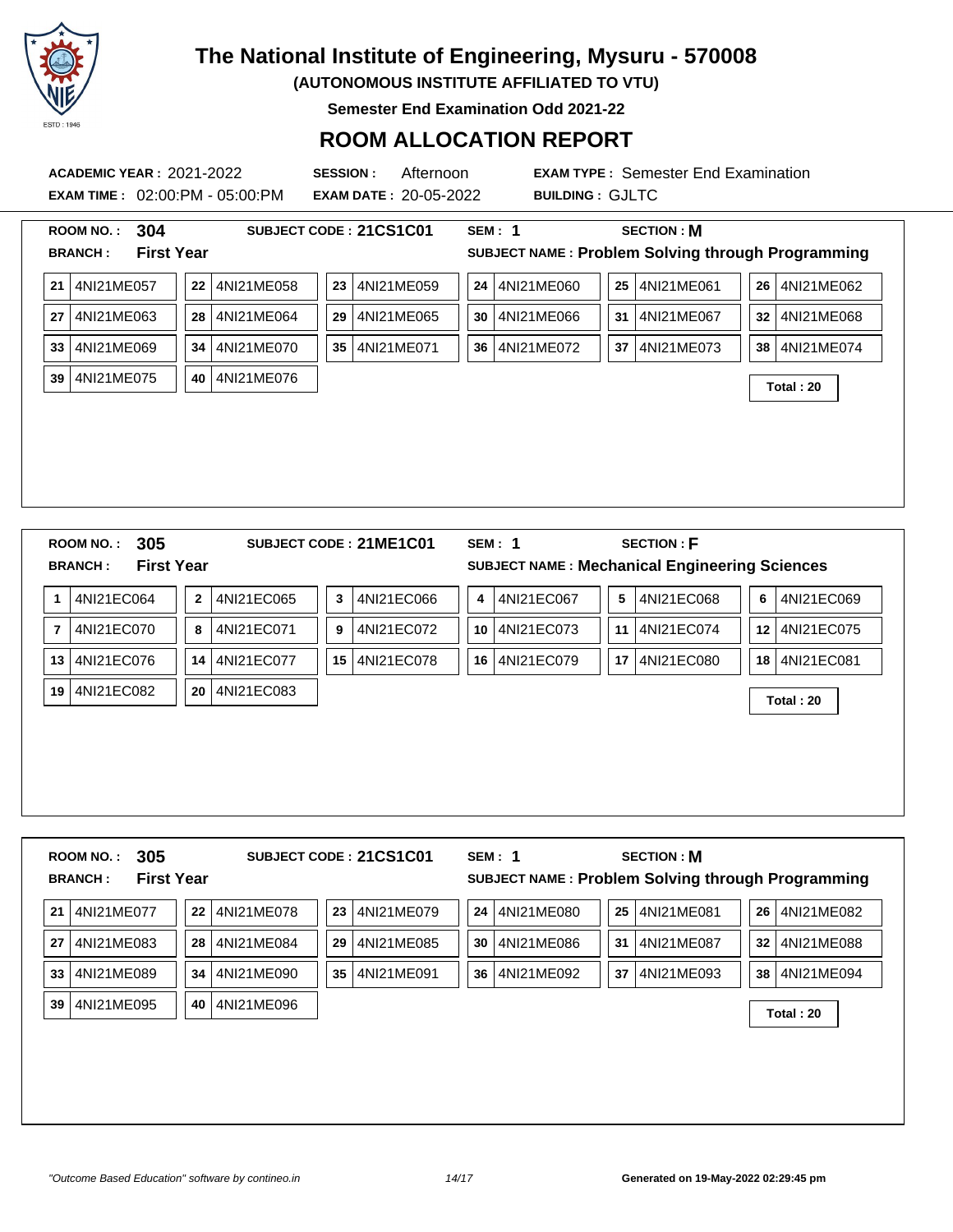

**(AUTONOMOUS INSTITUTE AFFILIATED TO VTU)**

**Semester End Examination Odd 2021-22**

### **ROOM ALLOCATION REPORT**

**ACADEMIC YEAR :** 2021-2022 **SESSION :** Afternoon **EXAM TYPE :** Semester End Examination **EXAM TIME :** 02:00:PM - 05:00:PM **EXAM DATE :** 20-05-2022 **BUILDING :** GJLTC

| 4NI21EC084<br>1              | $\overline{2}$<br>4NI21EC085 | 4NI21EC086<br>$\mathbf{3}$ | 4NI21EC087<br>4 | 4NI21EC088<br>5  | 4NI21EC089<br>6               |
|------------------------------|------------------------------|----------------------------|-----------------|------------------|-------------------------------|
| 4NI21EC090<br>$\overline{7}$ | 4NI21EC091<br>8              | 4NI21EC092<br>9            | 10 4NI21EC093   | 4NI21EC094<br>11 | 4NI21EC095<br>12 <sup>2</sup> |
| 4NI21EC096<br>13             | 4NI21EC097<br>14             | 4NI21EC098<br>15           | 16 4NI21EC099   | 4NI21EC100<br>17 | 4NI21EC101<br>18              |
| 19<br>4NI21EC102             | 4NI21EC103<br>20             |                            |                 |                  | Total: 20                     |
|                              |                              |                            |                 |                  |                               |
|                              |                              |                            |                 |                  |                               |
|                              |                              |                            |                 |                  |                               |
|                              |                              |                            |                 |                  |                               |

| <b>BRANCH:</b>   | <b>First Year</b>                 | SUBJECT NAME: Problem Solving through Programming     |
|------------------|-----------------------------------|-------------------------------------------------------|
| 21<br>4NI21ME097 | 23 4NI21ME099<br>22<br>4NI21ME098 | 24 4NI21ME100<br>26   4NI21ME102<br>25 <br>4NI21ME101 |
| 4NI21ME103<br>27 | 28<br>4NI21ME153                  | Total: 8                                              |
|                  |                                   |                                                       |
|                  |                                   |                                                       |
|                  |                                   |                                                       |
|                  |                                   |                                                       |
|                  |                                   |                                                       |

| 306<br><b>ROOM NO.:</b><br><b>First Year</b><br><b>BRANCH:</b> | SUBJECT CODE: 21CS1C01               | <b>SECTION: N</b><br>SEM: 1<br>SUBJECT NAME: Problem Solving through Programming |                               |
|----------------------------------------------------------------|--------------------------------------|----------------------------------------------------------------------------------|-------------------------------|
| 4NI21ME104<br>29                                               | 30<br>4NI21ME105<br>31<br>4NI21ME106 | 33 4NI21ME108<br>32<br>4NI21ME107                                                | 4NI21ME109<br>34 <sup>1</sup> |
| 35 4NI21ME110                                                  | 4NI21ME111<br>37<br>36<br>4NI21ME112 | 38<br>4NI21ME113<br>39<br>4NI21ME114                                             | 4NI21ME115<br>40              |
|                                                                |                                      |                                                                                  | Total: 12                     |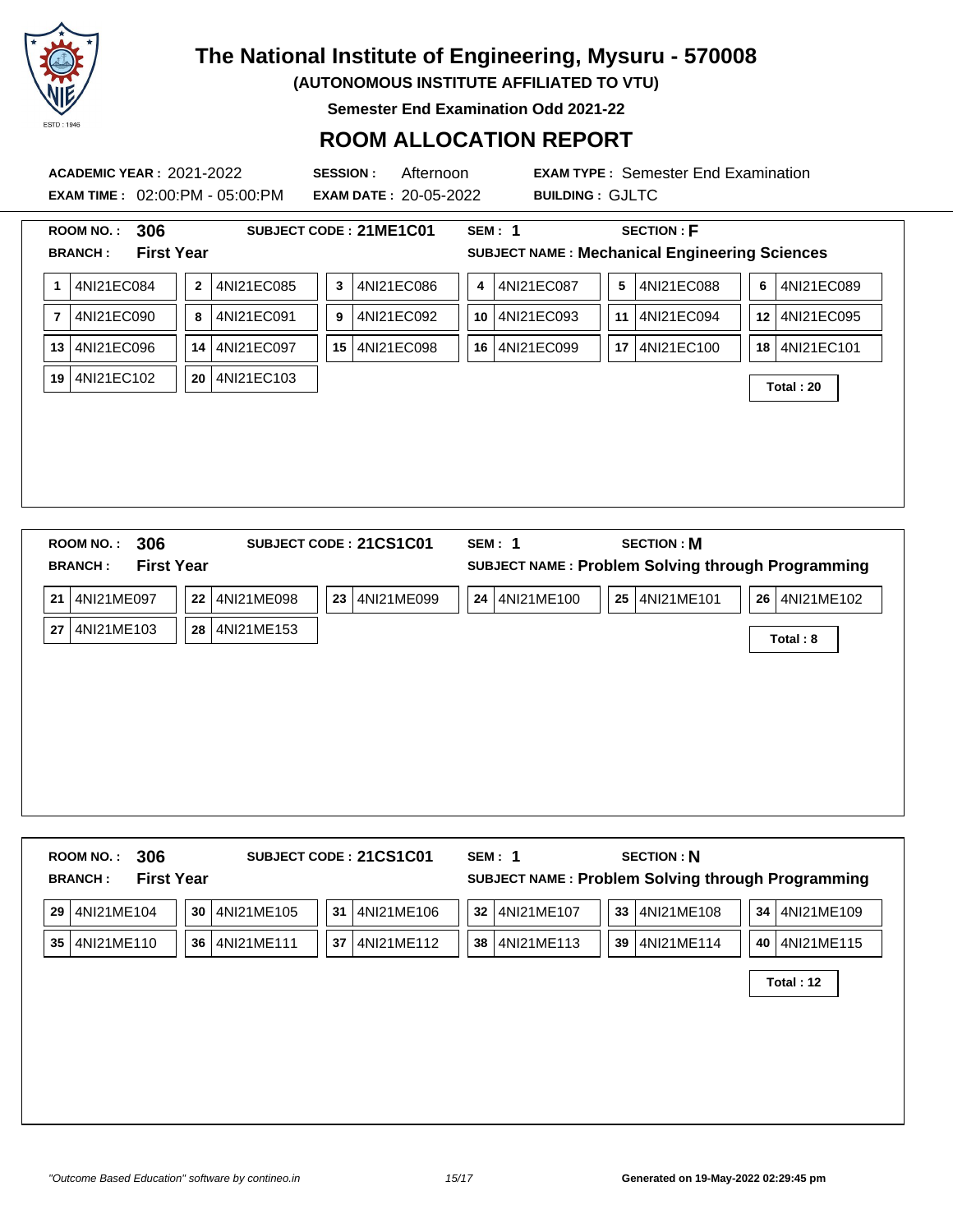

**(AUTONOMOUS INSTITUTE AFFILIATED TO VTU)**

**Semester End Examination Odd 2021-22**

#### **ROOM ALLOCATION REPORT**

| <b>ACADEMIC YEAR: 2021-2022</b><br>EXAM TIME: 02:00:PM - 05:00:PM<br><b>ROOM NO.:</b>                                         |  |  |                                        |  |                          |  |                     | <b>SESSION:</b><br>Afternoon<br><b>EXAM DATE: 20-05-2022</b> |  |               |                                             | <b>BUILDING: GJLTC</b> |                                    | <b>EXAM TYPE: Semester End Examination</b>     |                                                                     |                                                                           |   |                                                           |  |
|-------------------------------------------------------------------------------------------------------------------------------|--|--|----------------------------------------|--|--------------------------|--|---------------------|--------------------------------------------------------------|--|---------------|---------------------------------------------|------------------------|------------------------------------|------------------------------------------------|---------------------------------------------------------------------|---------------------------------------------------------------------------|---|-----------------------------------------------------------|--|
| <b>BRANCH:</b>                                                                                                                |  |  |                                        |  | 307<br><b>First Year</b> |  |                     |                                                              |  |               | SUBJECT CODE: 21ME1C01                      |                        | <b>SEM: 1</b>                      |                                                |                                                                     | <b>SECTION: F</b><br><b>SUBJECT NAME: Mechanical Engineering Sciences</b> |   |                                                           |  |
| 1<br>$\overline{7}$<br>13                                                                                                     |  |  | 4NI21EC104<br>4NI21EC111<br>4NI21EC117 |  |                          |  | $\bf{2}$<br>8<br>14 | 4NI21EC105<br>4NI21EC112<br>4NI21EC118                       |  | 3<br>9        | 4NI21EC106<br>4NI21EC113<br>15   4NI21EC119 |                        | 4                                  | 4NI21EC107<br>10   4NI21EC114<br>16 4NI21EC120 | 5                                                                   | 4NI21EC108<br>11   4NI21EC115<br>17   4NI21EC121                          | 6 | 4NI21EC109<br>12 4NI21EC116<br>18 4NI21EC125<br>Total: 18 |  |
| <b>ROOM NO.:</b><br><b>BRANCH:</b><br>19                                                                                      |  |  | 4NI21IP001                             |  | 307<br><b>First Year</b> |  |                     | 20 4NI21IP002                                                |  |               | SUBJECT CODE: 21ME1C01                      |                        | <b>SEM: 1</b>                      |                                                |                                                                     | <b>SECTION: G</b><br><b>SUBJECT NAME: Mechanical Engineering Sciences</b> |   | Total: 2                                                  |  |
|                                                                                                                               |  |  |                                        |  |                          |  |                     |                                                              |  |               |                                             |                        |                                    |                                                |                                                                     |                                                                           |   |                                                           |  |
| 307<br>SUBJECT CODE: 21CS1C01<br><b>ROOM NO.:</b><br><b>First Year</b><br><b>BRANCH:</b><br>22 4NI21ME117<br>21<br>4NI21ME116 |  |  |                                        |  |                          |  |                     | 23   4NI21ME118                                              |  | <b>SEM: 1</b> | 24 4NI21ME119                               |                        | <b>SECTION: N</b><br>25 4NI21ME120 |                                                | SUBJECT NAME : Problem Solving through Programming<br>26 4NI21ME122 |                                                                           |   |                                                           |  |
|                                                                                                                               |  |  |                                        |  |                          |  |                     |                                                              |  |               |                                             |                        |                                    |                                                |                                                                     |                                                                           |   |                                                           |  |

**27** 4NI21ME124 **28** 4NI21ME125 **29** 4NI21ME126 **30** 4NI21ME127 **31** 4NI21ME128 **32** 4NI21ME129 **33** 4NI21ME130 **34** 4NI21ME131 **35** 4NI21ME132 **36** 4NI21ME133 **37** 4NI21ME134 **38** 4NI21ME135 **<sup>39</sup>** 4NI21ME136 **<sup>40</sup>** 4NI21ME137 **Total : 20**